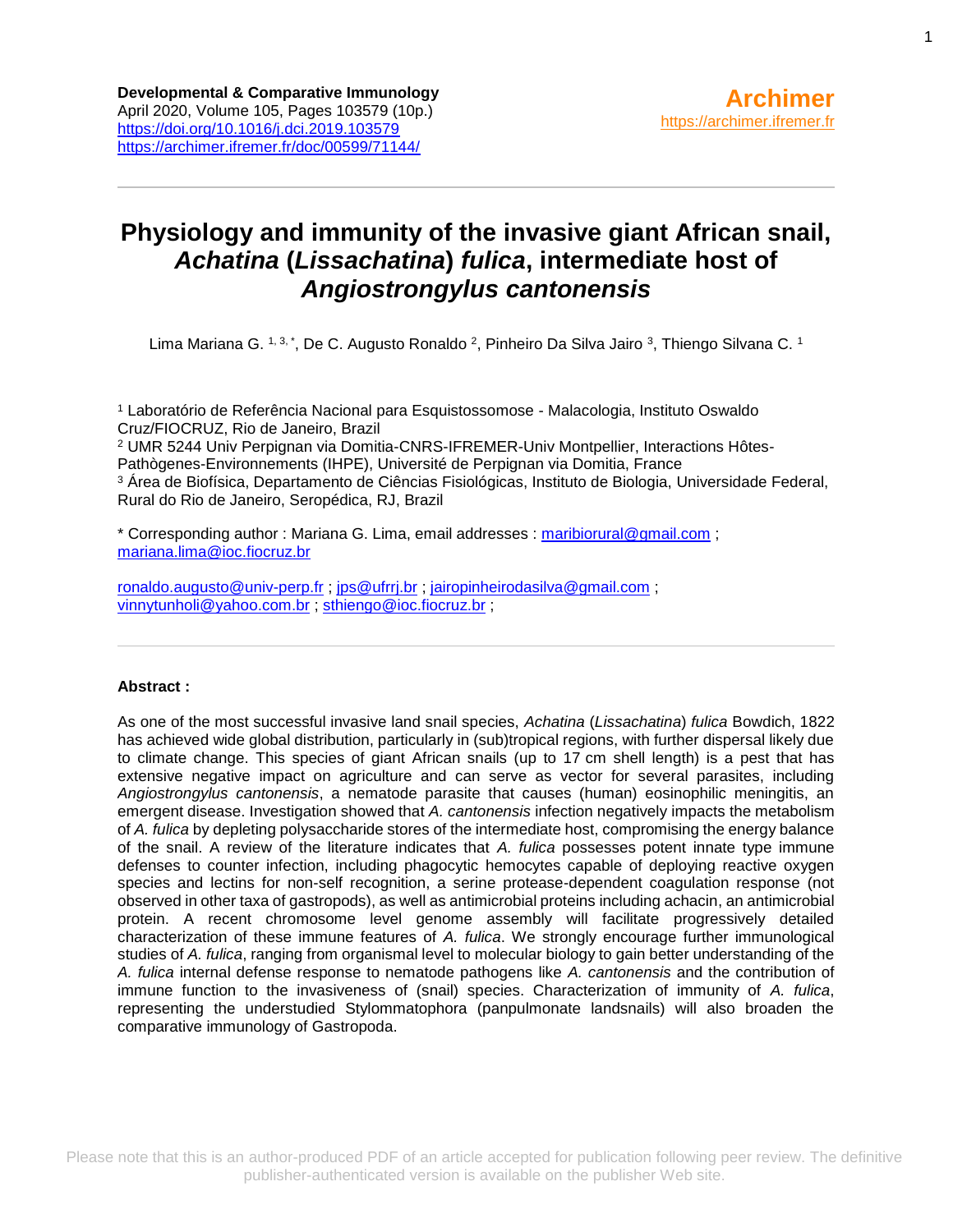### **Highlights**

► The giant African snail *Achatina fulica,* the most widely distributed invasive pest land snail, will likely disperse further with climate change. ► *Achatina fulica* is intermediate host for the nematode *Angiostrongylus cantonensis* that causes eosinophilic meningitis. ► Study of metabolic and immunological aspects of this parasite host provide better understanding of epidemiology and inform on comparative immunology of gastropods.

**Keywords** : *Achatina fulica*, immunology, physiology, nematodes, *Angiostrongylus cantonensis*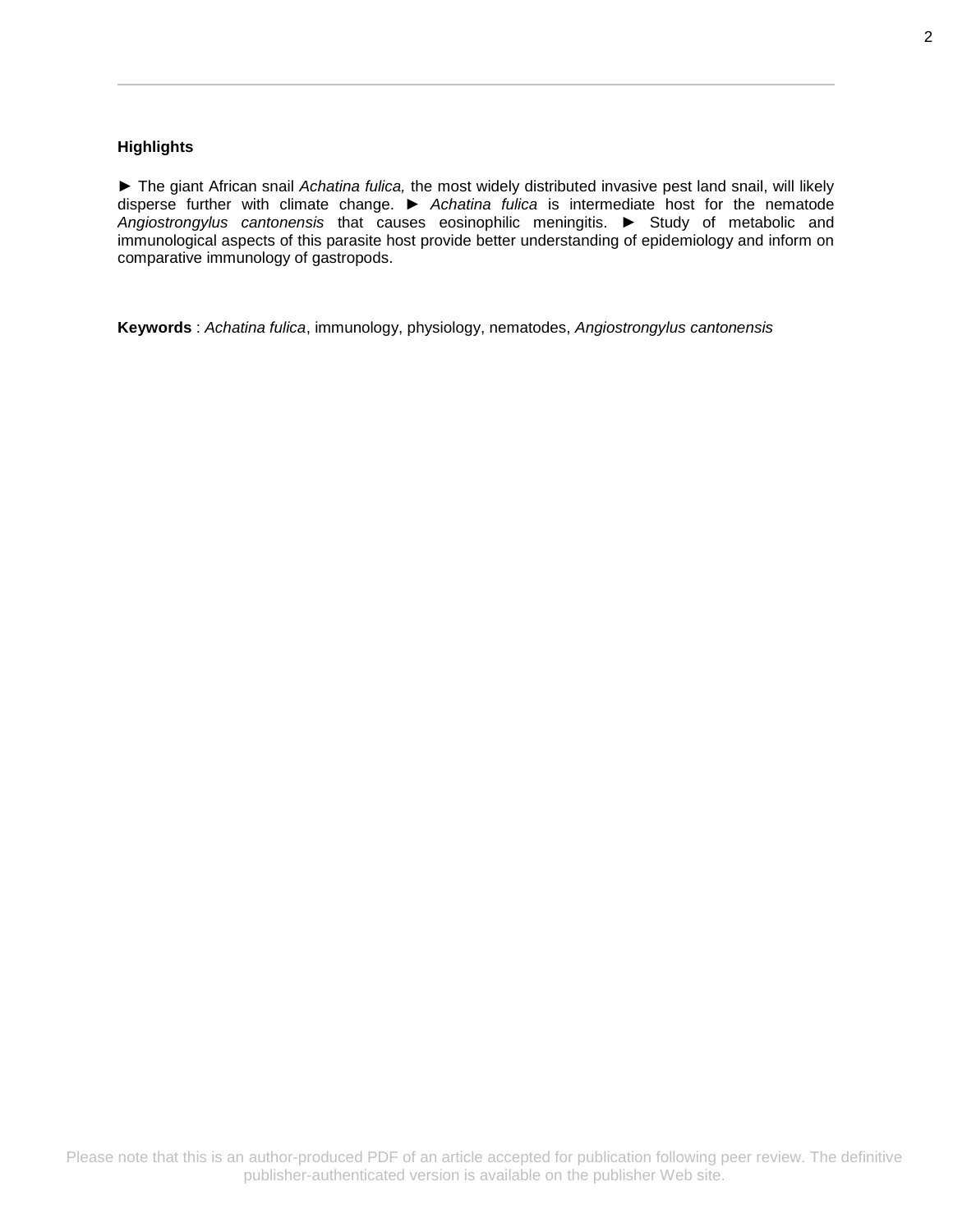### **1- Introduction**

Gastropoda comprises the largest Class of Mollusca, occurring in a wide variety of aquatic and terrestrial habitats, showing a great diversity in anatomical structure. Accordingly, gastropods have contended with many diverse pathogens, including opportunists and several phylogenetic lineages of specialized eukaryotic parasites such as the digenetic trematodes (Loker, 2018; Arkitips et al., 2008). Considering the framework of great species richness and diversity of lifestyles, gastropod immunology is likely highly diverse due to lineage-specific evolution of novel features or modification and/or loss of ancestral aspects of immune function (e.g. Gorbushin, 2019). To date, however, immune function has been studied consistently in only a modest number of gastropod species (e.g. Schultz and Adema, 2017) that does not validly represent the phylogenetic diversity of gastropods.

### **1.1.** *Achatina fulica***, a prominent invasive pest.**

Importantly, comprehensive understanding of immunology is especially lacking for air breathing terrestrial slugs and snails that belong to the order Stylommatophora within the clade of Eupulmonata (Gastropoda, Euthyneura, Heterobranchia). The stylommatophorans comprise of Scolodontidae (a small basal group) and two large clades of non-achatinoid and achatinoid snails (e.g. Wade et al., 2006, Saadi and Wade, 2019). The latter clade includes the family Achatinidae of medium to large sized tropical land snails, native to the African continent, that contains the subject of this review. *Achatina* (*Lissachatina*) *fulica* Bowdich, 1822. Currently *A. fulica* is included within the subgenus *Lissachatina* and some but not all recent publications (e.g. Borrero et al., 2009; Guo et al., 2019) have treated *Lissachatina* as a genus; however, at present, no published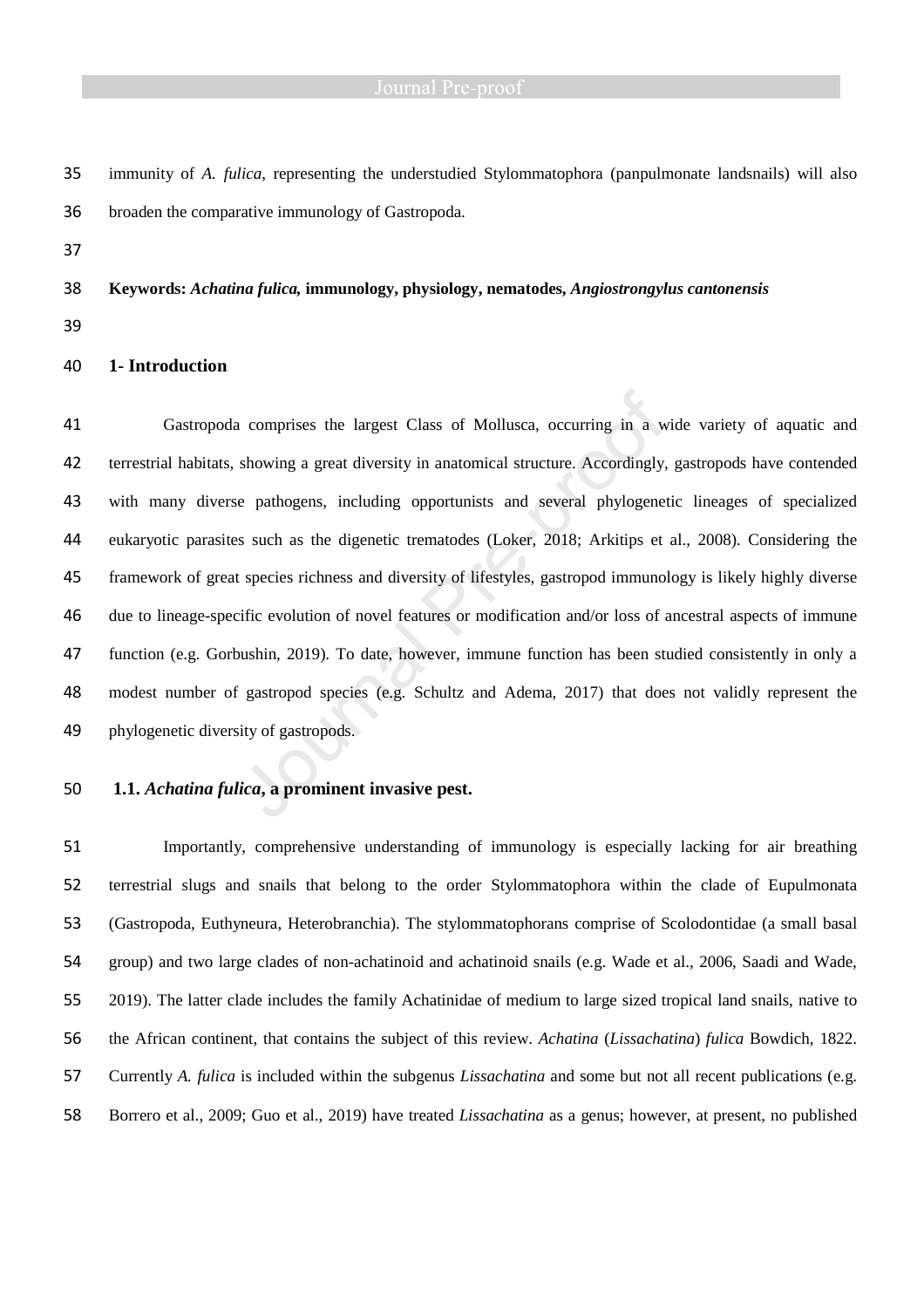taxonomic works are available to sustain this treatment. This review will employ the binomial *Achatina fulica*. This species, commonly named the giant east African snail grows to large adult size (shell length up to 17cm). Like other giant African snails, *A. fulica* is considered a food source and a pet animal, and it may be applied in traditional medicine for antibacterial activity of secreted snail mucus (Etm et al., 2016). A few (or even single) *A. fulica* are capable of colonize new habitats; they are hermaphrodites that can self-fertilize and have a high reproductive output. It is known to consume more than 50 species of tropical plants, agricultural and horticultural crops, modify habitats and outcompete native snails in newly colonized non-native ecosystems (Raut and Barker, 2002), by predation and herbivory. It is of note that *A. fulica* impacts humans severely as a general nuisance, since snails populations may reach very high densities (Mead, 1961; Thiengo et al., 2007; Hoxha et al., 2019).

These factors, along with trends of cross-border migration and trading, have likely contributed greatly to transport and introduction of *A. fulica* outside traditional native distribution ranges, allowing this snail to emerge as an invasive alien species (Knobler et al., 2006). While fortunately, it seems that only a modest proportion of introduced organisms possesses the phenotypic plasticity of relevant traits for behavior and fitness needed to become an invasive species (Richardson et al., 2000; 2006), several species of terrestrial gastropods have been able to invade and establish in a wide variety of new ranges, including natural zones like the Amazon Rainforest and large urban agglomerations worldwide (Ruiz and Carlton, 2003; Roda et al., 2016; Hoxha et al., 2019). Classified among the 100 worst invasive pests in the world (Lowe et al., 2004), *A. fulica* is considered the most widely introduced and invasive land snail species pest with particular impact in tropical and subtropical regions. This may be exacerbated by climate change as this may lead to range expansion of invasive species and interact synergistically with invaders to further worsen the impact on local ecosystems (Rekha Sarma et al., 2015; ; Bellard et al., 2012; Lowe et al., 2000; Raut and Barker, 2002). Concerning the invasive colonization of the Americas, *A. fulica* was initially introduced from Hawaii (where it persists to date) to Florida, mainland of the USA in 1966 (Robinson, 1999; Kim et al., 2014). In the Caribbean, *A. fulica* was established by 1984 on the island of Guadeloupe, by 1988 on Martinique and subsequently on Barbados and Saint Lucia according to Raut and Baker (2002). More recently, *A. fulica* was reported from Jamaica and Haiti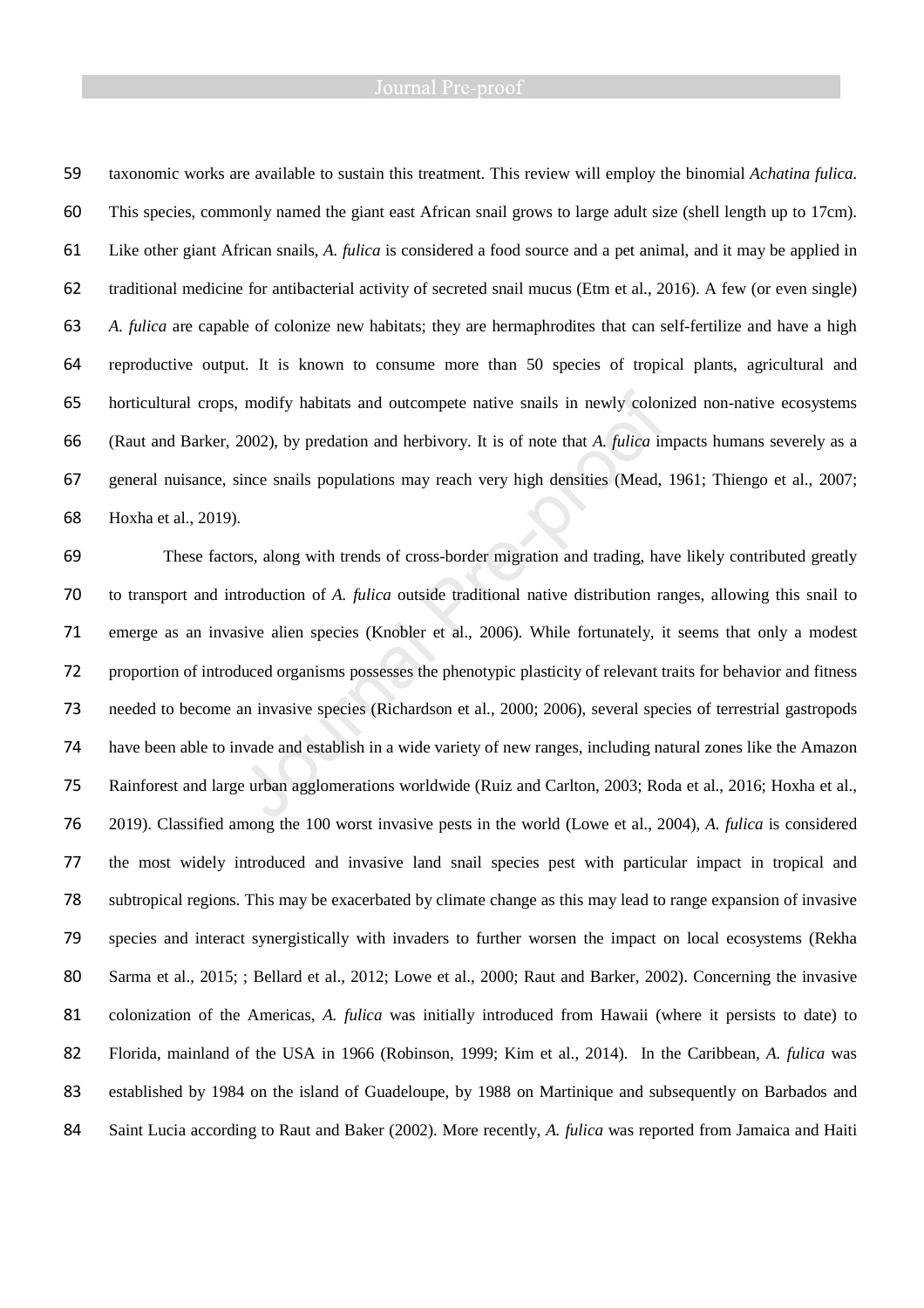by Lindo et al., (2002) and Raccurt et al., (2003), respectively. Since initial reports from the 1980s, *A. fulica* has 86 been reported from many countries in South America including Argentina (Gutiérrez Gregoric et al., 2011), Colombia (De la Ossa-Lacayo et al., 2012); Ecuador (Correoso Rodriguéz, 2006), Paraguay (Vogler et al., 2013), Peru (Borrero et al., 2009) and Venezuela (Martinez-Escarbassiere and Martinez, 1997). In Brazil, *A. fulica* was first introduced deliberately in 1988 in the southern state of Paraná (Teles and Fontes, 2002), where snails (probably from Indonesia) were sold at an agricultural fair as food resource for human consumption. Nowadays, *A. fulica* occurs in 25 out of the 26 states and the Federal District of Brazil (Morassutti et al., 2014; Thiengo and Fernandez, 2013; 2016).

*Achatina fulica* is very difficult to control once established; eradication has proven virtually impossible, especially in developing countries. In excess of \$1 million dollars were spent for (ongoing) counter measures against *A. fulica* during the initial five years after this invasive snail species established in Florida (USA), (see e.g. Mead, 1961; Prociv et al., 2000; Raut and Barker, 2002; Thiengo et al., 2010). To date, it is illegal to import or keep *A. fulica* in the USA (see https://www.aphis.usda.gov/aphis/ourfocus/planthealth/plant-pest-and-disease-programs/pests-and-diseases/giant-african-snail/gas) and control efforts include chemical phytosanitary treatment of agricultural products to be shipped out of quarantined areas. Molluscicide treatments of *A. fulica*  habitats can significantly inhibit snail development and reduce transmission of the parasites that these snails harbor (Gomot-de Vaufleury and Bispo, 2000). Unfortunately, the efficacy of molluscicides varies (Hallman 2011; 2016), and intensive use has a negative environmental impact as it leads to chronic soil contamination (Jansch et al., 2006; Arias-Estévez et al., 2008; Thiengo et al., 2007).

**2 –** *Achatina fulica,* **vector of parasitic nematodes.** 

Another negative aspect of invasion of new ranges by *A. fulica* is that this snail may transmit or even introduce pathogens with undesirable health and socioeconomic effects. Like several other species of land snails that harbor parasites, e.g the widely distributed brown garden snail *Cornu aspersum (*Müller, 1774; formerly *Helix aspersa*), vector of the nematodes *Angiostrongylus vasorum* and *Aelurostrongylus abstrusus* (Druart et al., 2011; Di Cesare et al., 2015); *Theba pisana* (Müller 1774), the white garden snail present in Australia, Israel,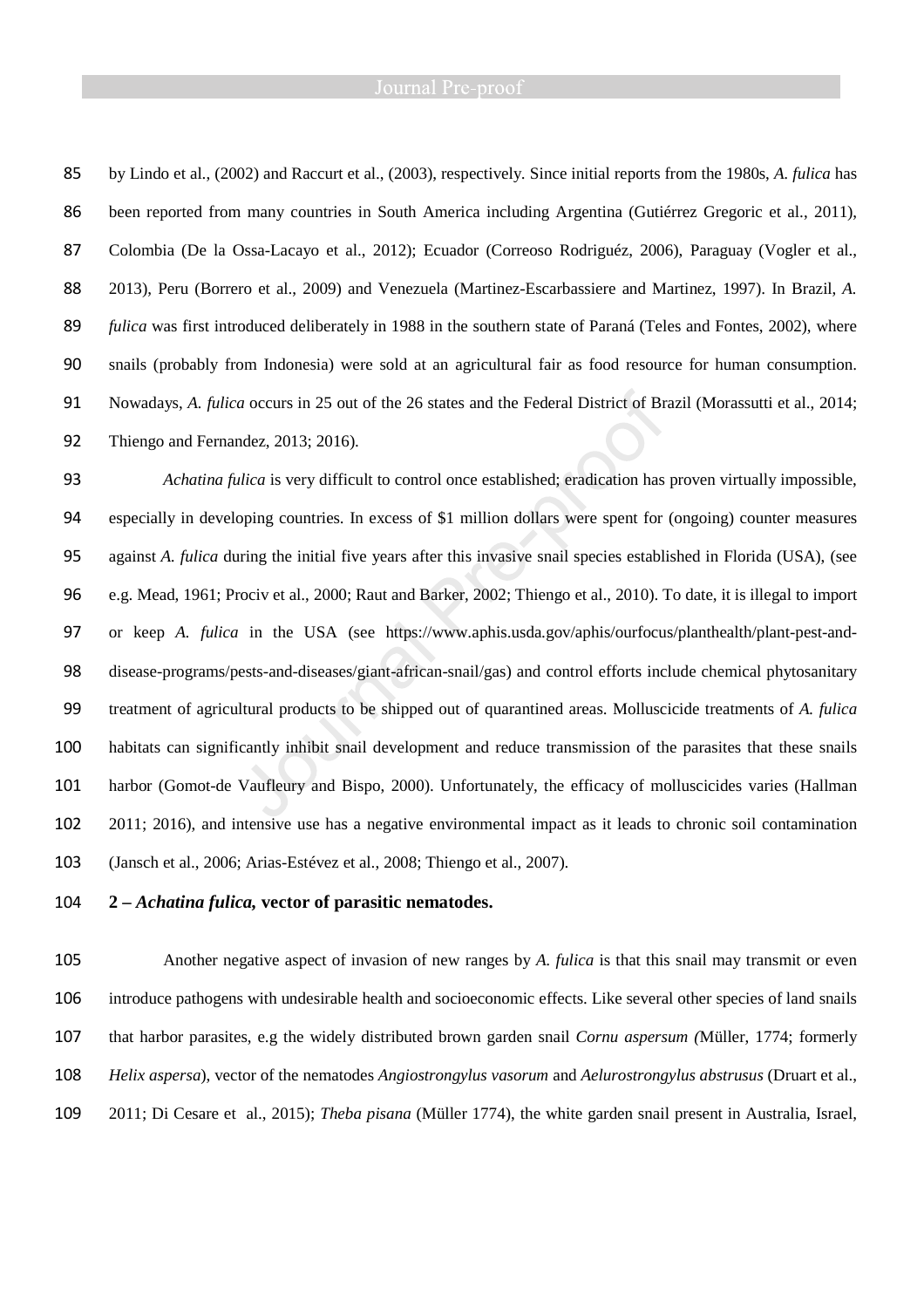and USA), intermediate host for the nematode lungworm *Muellerius capillaris* and the trematode *Brachylaima cribbi* (Baker, 1986; Butcher and Grove, 2001; Grewal et al., 2003), also *A. fulica* snails may spread plant pathogens and they are intermediate host of several parasitic nematodes, such as *Aelurostrongylus abstrusus, Phasmarhabditis hermaphrodita, Rhabditis* sp*, Strongyluris* sp (Turner, 1967; Alicata, 1991; Zanol et al., 2010; Williams and Rae, 2015; Oliveira and Santos, 2018). Importantly, *A. fulica* is also vector of two zoonotic nematodes: *Angiostrongylus costaricensis*, causing abdominal angiostrongyliasis and the congeneric rat lungworm, *Angiostrongylus cantonensis*, which causes eosinophilic meningoencephalitis (or the rat lungworm disease) in humans (Alicata, 1991; Prociv et al., 2000; Carvalho et al., 2003; 2012). Abdominal angiostrongyliasis appears to be restricted to the Americas, with reports ranging from the southern United States to northern Argentina (Graeff-Teixeira, 2007). Originally endemic in Southeast Asia and Pacific Islands, to date, eosinophilic meningitis has been reported from about 30 countries of all continents with exception of Europe and Antarctica (Cowie, 2013a). In Hawaii, *A. fulica* has been associated with transmission of eosinophilic meningoencephalitis (Kim et al., 2014).

The life cycle of *A. cantonensis* involves rodents as definitive hosts and several species of terrestrial and freshwater snails that may serve as intermediate hosts. Gastropods become infected by ingestion of rodent 125 feces that contain *A. cantonensis* larvae (L<sub>1</sub> stage). Inside the snail, the parasite molts twice over about 15 days. 126 The resulting  $L_3$  larvae are directly infective for the definitive host (Cheng and Alicata, 1965; Maldonado et al., 2010) but an optional role for paratenic (carrier) hosts such as land crabs, freshwater prawns, fish, frogs and planarians increases the chances for transmission of the parasite. *Angiostrongylus costaricensis* has a similar life cycle but does not employ paratenic hosts (Morera, 1973; Spratt, 2015).

Human *Angiostongylus* infections result from ingestion of raw gastropods or paratenic hosts (in case of *A. cantonensis*) that harbor  $L_3$  nematode parasites, or by food that was contaminated with  $L_3$  larvae from decayed, disrupted snail bodies or perhaps shed from infected snails (Graeff-Teixeira et al., 2009). Because humans are not natural definitive hosts, neither *Angiostrongylus* species is able to complete their life cycle; parasite eggs or larvae are not released into the feces and this makes diagnosis difficult. Although the parasites do not survive long in humans, infection causes uncomfortable symptoms including nausea, vomiting, neck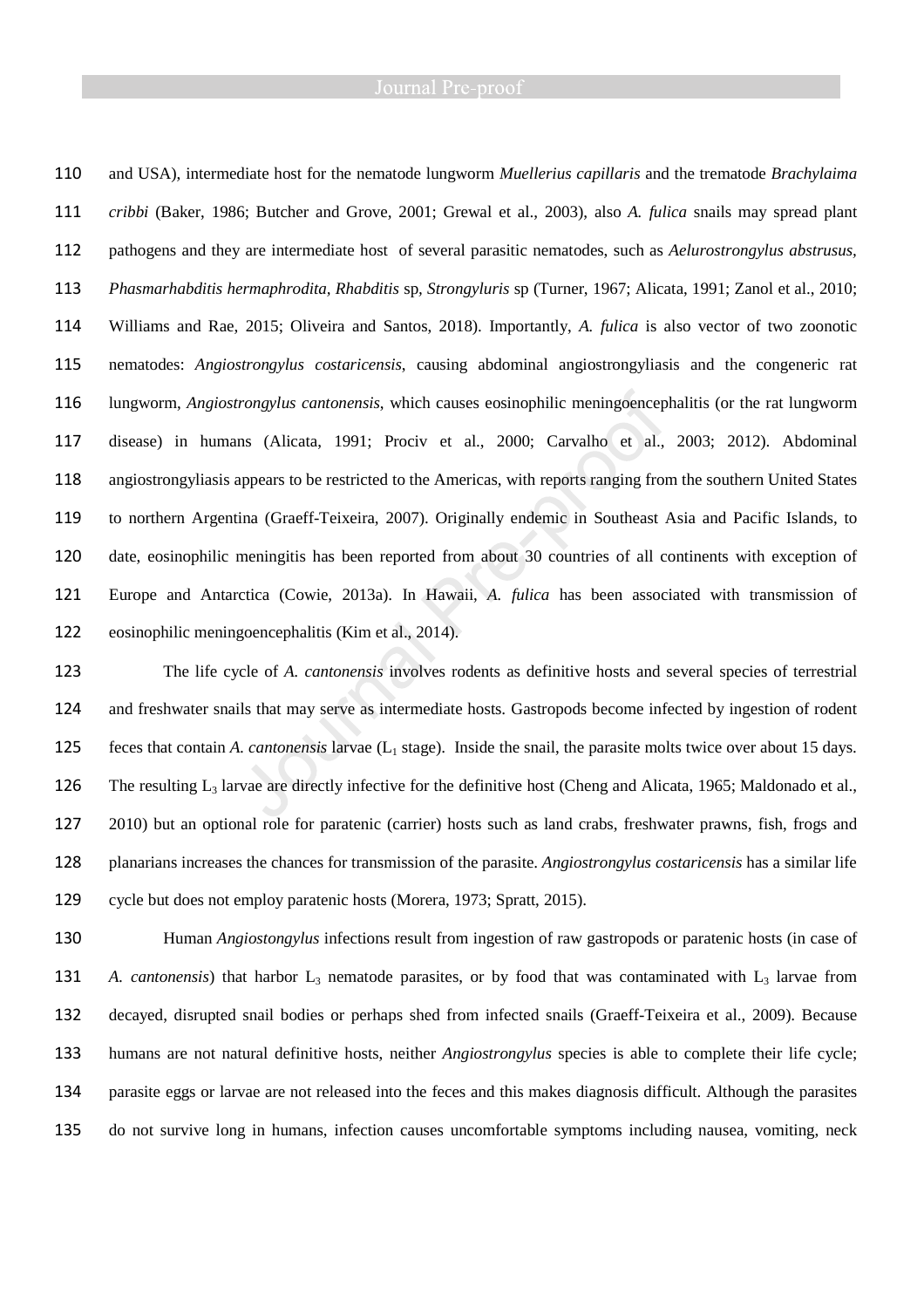stiffness, fever and headaches. Occasionally, patients develop complications that lead to intestinal obstruction and perforation (*A. costaricensis*) or neurological damage (*A. cantonensis*) and even death.

Both *A. costaricensis* and *A. cantonensis* show low specificity for intermediate hosts; many different species of terrestrial and aquatic (fresh water) gastropods with natural *Angiostrongylus* infection have been observed around the world (Wallace and Rosen, 1969a; Malek and Cheng, 1974; Carvalho et al., 2012; Thiengo et al., 2010; Kim et al., 2014). The introduced snail species *A. fulica* and South American ampullariid *Pomacea canaliculata* (Lamarck, 1822) are the main intermediate hosts of *A. cantonensis* in the south of China (Lv et al., 2011), and an extensive list of molluscs transmits angiostrongyliasis on the Hawaian Islands (Kim et al., 2014). From Brazil, reports of natural intermediate host molluscs (Morassutti et al., 2014; Thiengo and Fernandez, 2016) include various terrestrial pulmonates (Stylommatophora): *Belocaulus willibaldoi* Ohlweiler, Mota and Gomes, 2009, *Bradybaena similaris* (Férussac, 1821), *Sarasinula linguaeformis* (Semper, 1885) (=*Sarasinula marginata* according to Thomé, 1989), *Subulina octona* (Bruguière, 1792) and *A. fulica*. Transmission of *A. cantonensis* was also reported for another ampullariid *Pomacea lineata* (Spix in Wagner, 1827), in northeast Brazil (Thiengo et al., 2010).

In the laboratory, the life cycle of both *A. cantonensis* and *A. costaricensis* has been maintained through experimental infection of *Biomphalaria glabrata* (Say, 1818) a freshwater pulmonate snail (Richards and Merritts, 1967; Tunholi-Alves et al., 2011; Bonfim et al., 2018). Taking in account the epidemiology of eosinophilic meningitis transmission, reports of *A. fulica* infected with *A. cantonensis* in 33 municipalities from 11 different Brazilian states (Thiengo and Fernandez, 2016; Cognato et al., 2016), and that the widely distributed *A. fulica* snails usually occur in dense populations which favors the contact of people with the parasite, *A. fulica* is considered the main vector for *Angiostrongylus*-associated eosinophilic meningitis in Brazil. Study of snail physiology, parasitology and immunity will likely provide inroads for improved or novel control strategies to extend the options to mediate the overall impact of invasive *A. fulica*

**3 – Impact of nematode infection on** *Achatina fulica* **physiology.**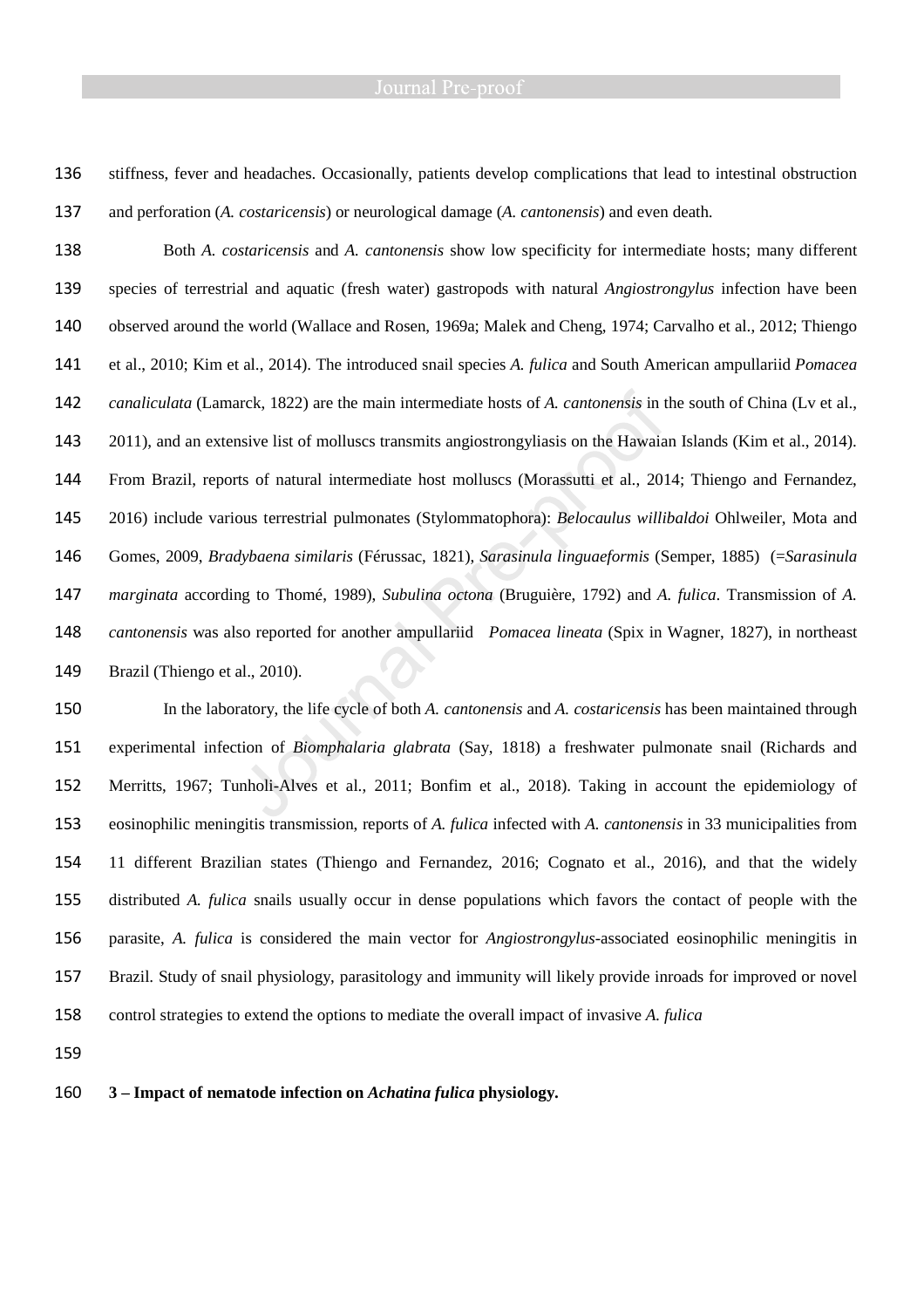Study of the physiology of infected snails revealed the burden of *A. cantonensis* infection upon *A. fulica*. Regulation of energy metabolism is essential for biological functions and the maintenance of life (Fraga et al., 2013). In pulmonate gastropods, including *A. fulica*, this regulation centers around availability of carbohydrates, deposited as glycogen and galactogen in special storage cells that are located in the mantle, among the digestive gland acini, the gonads, and also the muscular tissue of the cephalopedal mass (Joosse, 1988; Joosse and van Elk, 1986; Tunholi-Alves et al., 2014; Tunholi et al., 2013; Pinheiro and Amato, 1994). During physiological stress conditions, such as caused by parasite infection, the carbohydrate reserves are mobilized to make glucose available as substrate to oxidative metabolism for production of ATP. This involves a complex activation process, including glycogenolysis and components of oxidative respiration; glycolysis, the tricarboxylic acid (TCA) cycle, and oxidative phosphorylation (Tunholi-Alves et al., 2014; Massa et al., 2007; Bezerra et al., 1997).

Alterations in this carbohydrate metabolism have been recorded from infected snails using different snail host-larval parasite systems, and glycemia is generally reduced significantly (Becker, 1980; El-Ansary et al., 2000; Lima et al., 2016, 2017; Martins et al., 2018). Larval helminths absorb glucose from snail hemolymph as substrate for ATP generation in support of the parasite metabolism and the development of intramolluscan larvae (Becker, 1980).

Demonstration of glycolytic enzyme activities provided evidence that oxidative pathways exist in larval *A. cantonensis* (Shih and Chen, 1982). The competition by the parasite for nutrients causes a physiological state in the snail hosts that is similar to starvation (Pinheiro et al., 2009). Brockelman and Sithithavorn (1980) first described changes in the carbohydrate metabolism of *A. fulica* snails following experimental infection with *A. cantonensis*. Initially, the glucose content of the snail hemolymph was significantly reduced during the pre-patent infection, returning to normal values after one week. Tunholi-Alves et al., (2018) showed that reduction of glucose levels was associated with depletion of glycogen deposits in the digestive gland and cephalopedal mass of *A. cantonensis*-infected *A. fulica*. Along with similar observations from another parasitized snail species, *B. glabrata* harboring *A. cantonensis* (Tunholi-Alves et al., 2014)*,* this demonstrates the existence of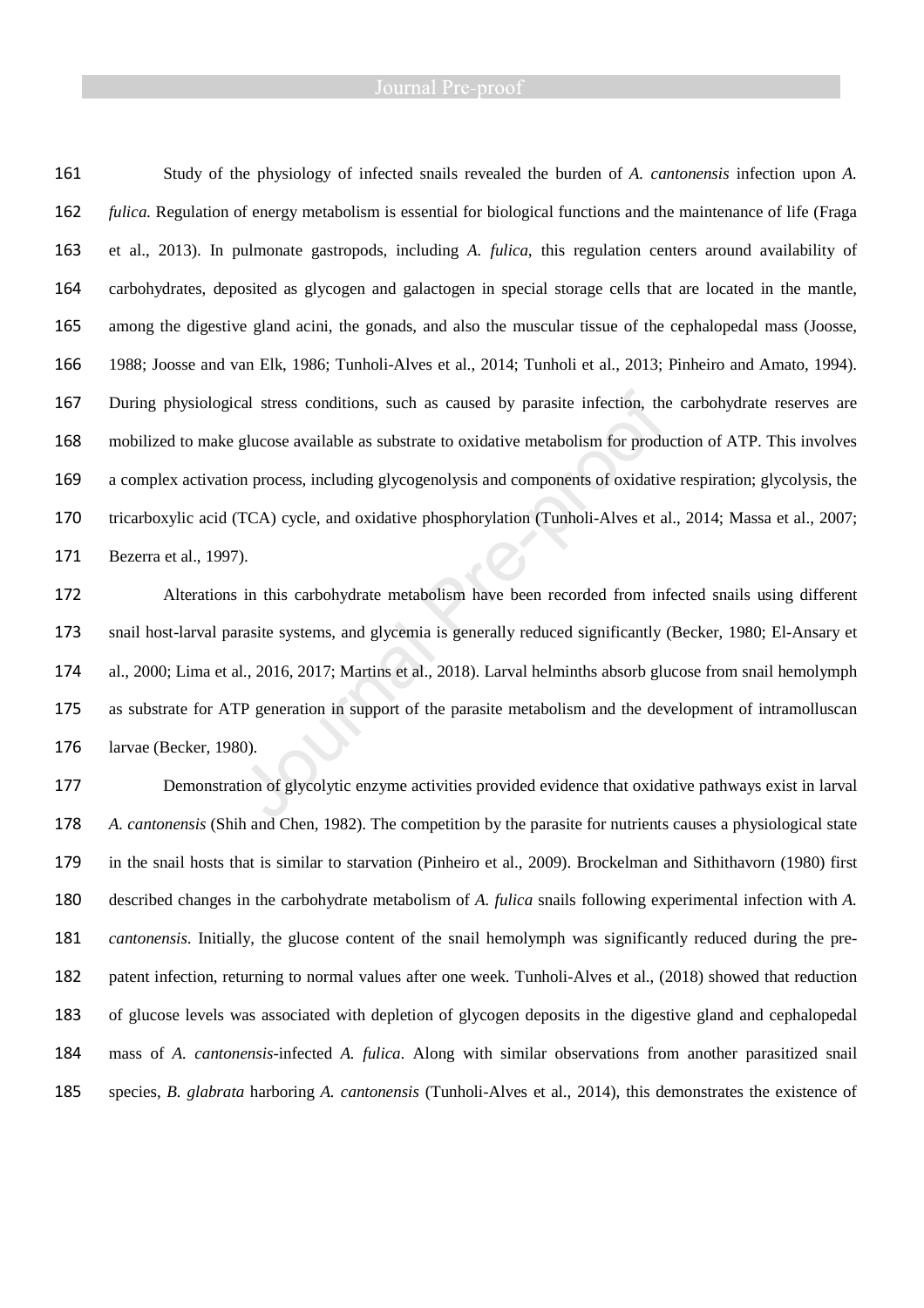homeostatic mechanisms that rely on mobilization of tissue stores of carbohydrate (glycogen and galactogen) to recover and maintain glycemia levels in snail hemolymph.

Parasite load (intensity of infection) influences the extent to which the oxidative metabolism of *A. fulica* is altered by *A. cantonensis,* as revealed by different degrees of impact on activities of hexokinase (HK) and lactate dehydrogenase (LDH), catalytic enzymes that are linked the oxidative metabolism of the snail host. The activity of HK, catalyst of the first step of glycolysis, increased significantly (relative to controls) when *A. fulica* was infected with ≥ 2,500 (L1) *A. cantonensis* larva. Accompanied by reduced glucose levels, heightened HK activity reflects an increased energy (ATP) demand in the *A. fulica* host, warranted by the need to maintain basic vital processes in the presence of developing larval *A. cantonensis* (Tunholi-Alves et al., 2014). Depending on parasite load, *A. cantonensis* causes yet additional subsequent changes in the oxidative metabolism of *A. fulica.*

197 Snails infected with fewer than 10,000 L<sub>1</sub> larvae develop significant reductions of pyruvate and oxaloacetate. These changes may be due to either (I) accelerated redox reactions of the TCA cycle to support increased demand for ATP that challenge snail metabolism, causing a shortfall in the adequate supply of critical TCA intermediates, like oxaloacetate (substrate for the first reaction of the TCA cycle) or (II) the shunting of oxaloacetate away from the TCA cycle to drive gluconeogenesis for production of glucose using non-glycemic substrates in an attempt to restore normoglycemia (Tunholi-Alves et al., 2014). Furthermore, *A. fulica* snails 203 that received high infective doses (10,000 and 15,000 L<sub>1</sub> larvae) of *A. cantonensis* (Tunholi-Alves et al., 2018) showed significant increases in activity of LDH (key enzyme for anaerobic respiration), along with lactate accumulation and decreased levels of pyruvate in the hemolymph, indicating a transition of the oxidative metabolism from aerobic to anaerobic during infection, similar to results obtained with chromatographic and spectrophotometric methods for *Biomphalaria* harboring *A. cantonensis* (Lima et al., 2016). The activation of anaerobic metabolism (LDH), enables continued production of energy (ATP), avoids inhibition of the glycolysis pathway by increased pyruvate levels, facilitates availability of NAD+ (oxidized electron carrier), and supports formation of intermediate metabolites that are needed for the survival of the host and for parasite 211 development (Lima et al., 2016).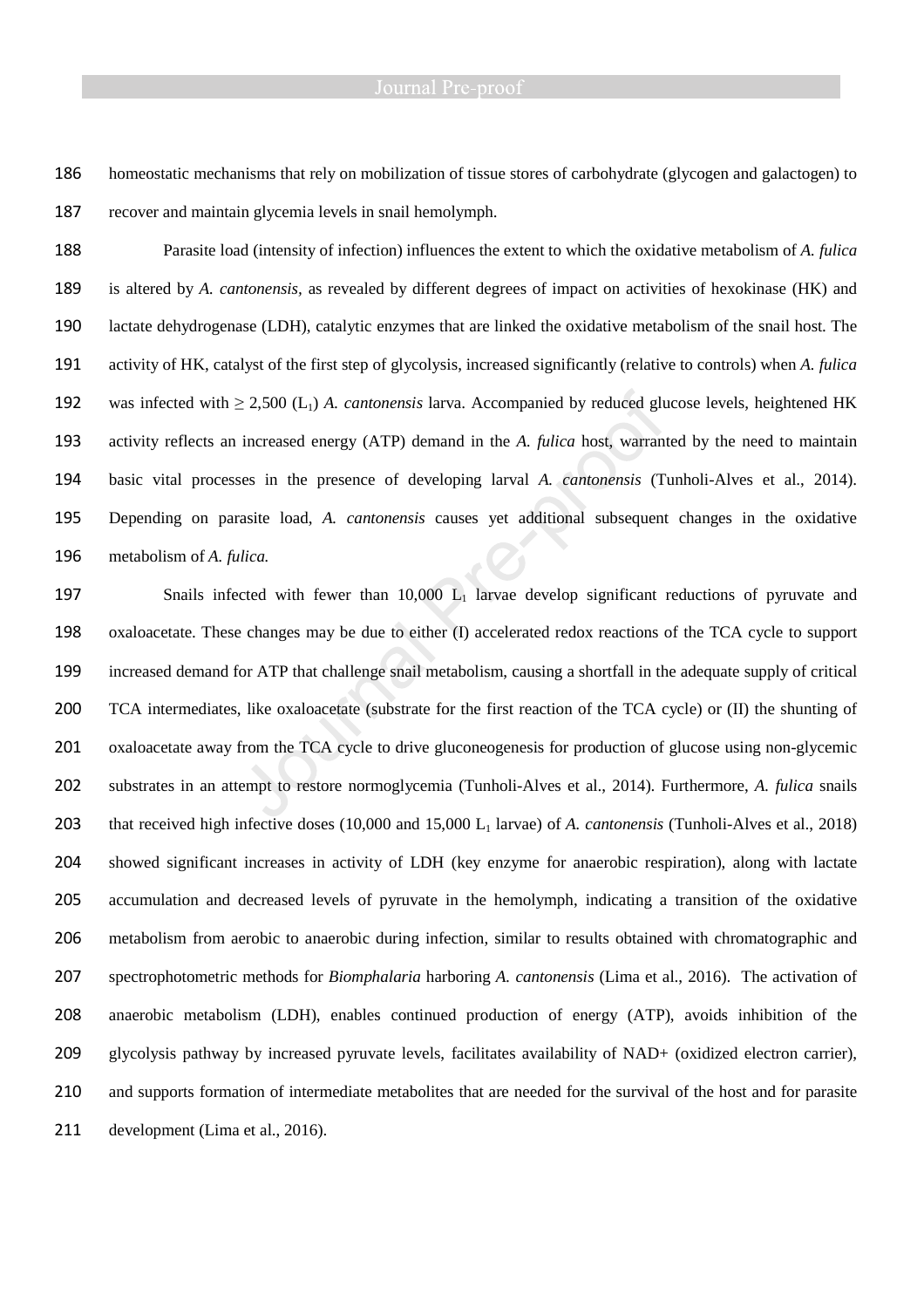Ultimately, prolonged infection (especially with high parasite load), leads to depleted carbohydrate deposits that cause the snail metabolism to use alternative substrates as energy source, leading to breakdown of lipids (Tunholi-Alves et al., 2011a) and proteins (Tunholi-Alves et al., 2012). Direct absorption of amino acids by developing larval *A. cantonensis* may further reduce protein levels; higher infection loads led to increasingly lower protein concentrations in *A. fulica* (Tunholi-Alves et al., 2015). The carbon backbone of proteins supplies intermediate compounds for neoglucogenesis but continued protein degradation not only reduces protein concentration but also leads to elevated levels of nitrogen compounds, altering the chemical composition of snail host hemolymph (Pinheiro et al., 2009). The excretion as urea, uric acid or ammonia, of amino groups that result from deamination, challenge the water balance of *A. fulica*, a terrestrial gastropod (Tunholi-Alves et al., 2014). While specific data from *A. fulica* are not available, *Angiostrongylus* infections may reduce the lifespan 222 of snail hosts (Wallace and Rosen, 1969c).

### **4 – Immunity of** *Achatina fulica*

Despite considerable initial investigative attention from comparative immunologists, general aspects of the immune function in *A. fulica* are interpreted largely by considering findings from several other gastropod species, as presented in section 4.1. This is with the realization that some aspects of immune defense will be lineage-specific, however, the sharing of several immune features across animal evolution and the commonalities evident among immune defenses of phylogenetically diverse gastropods motivate reasonable confidence that this approach is generally informative. For example, a limited diversity of types of AMPs characterizes gastropods of both the Planorbidae and Physidae (sister families within the Hygrophila, Panpulmonata), and caenogastropods share particular categories of immune lectins with panpulmonate snails (Loker et al., 2004; Gorbushin and Borishova, 2015; Gorbushin, 2019; Schultz et al., 2018). Likewise, the available insights specifically regarding *A. fulica* immunity (4.2) include antimicrobial proteins found throughout the gastropod clade, as well as a capacity for hemolymph coagulation not found in hygrophilid panpulmonates. It is of note that immunological studies of *A. fulica* have employed mostly cell biology and biochemical-type analyses that did not yield a detailed characterization of the factors involved as is now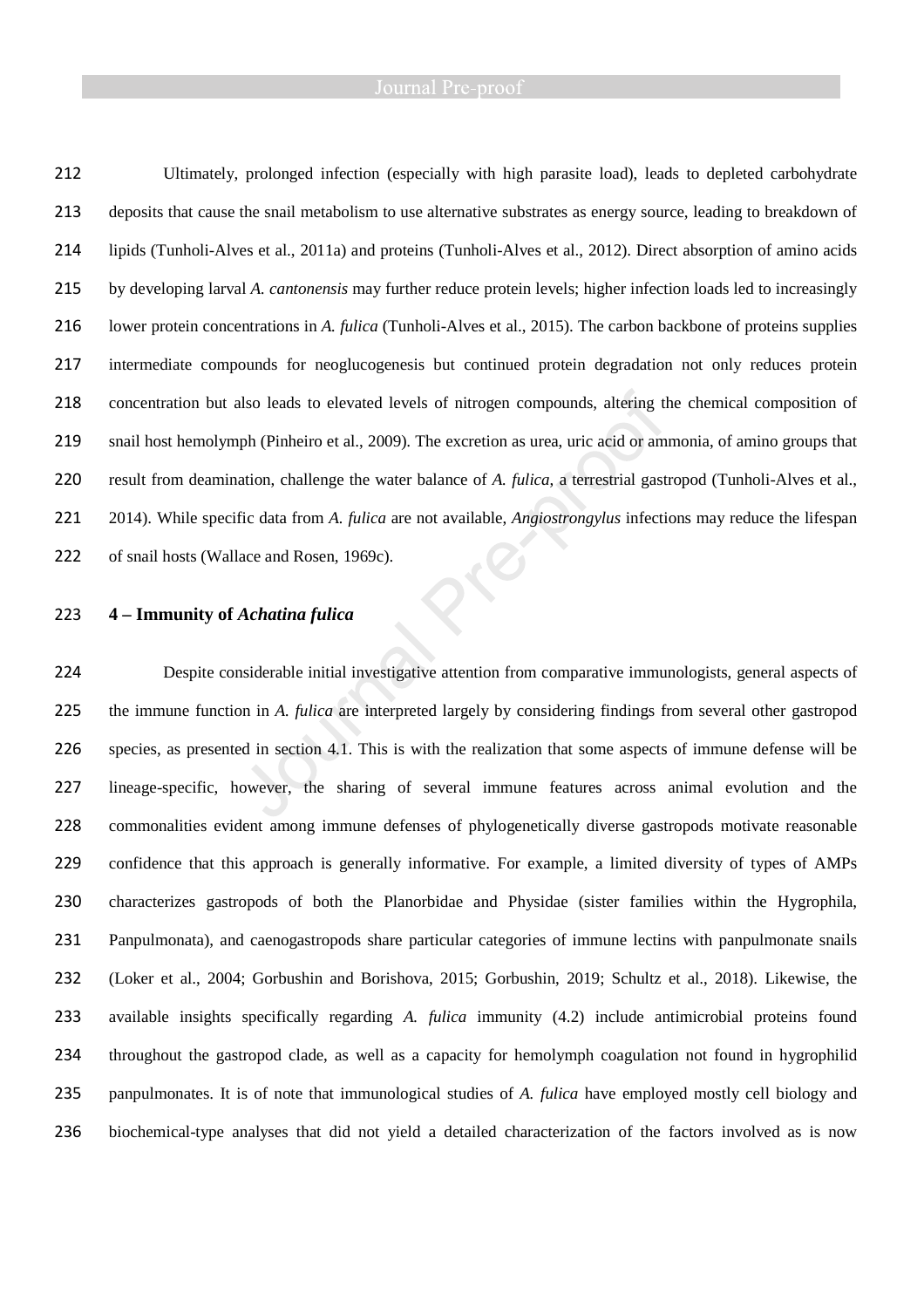common in the "omics"-era. In light of resurging interest in *A. fulica*, also for the reasons provided in this review (Penagos-Tabares et al., 2018), such data may be anticipated in the near future.

### **4.1 – General consideration of gastropod host-pathogen immune interactions.**

Historically, studies of gastropod immunity have largely focused toward immune interactions between aquatic vector snails and digenetic trematodes, such as the medically relevant schistosomes, with occasional consideration of other (microbial) pathogens (Adema et al., 2009; DeLeury et al., 2012; Loker and Bayne, 2018).

Snail immune systems, like those of other invertebrates (Murthy and Ram, 2015) do not include vertebrate-type acquired immunology but comprise highly effective innate immune mechanisms. Immune function can be selective, allowing mutualistic interactions between gastropods and microbiota; commensal communities of bacteria and fungi can be instrumental in adaptation and evolution by affecting multiple fitness parameters of the host (Soen, 2014), even viruses can modulate host-parasite interactions in invertebrates 249 (Galinier et al., 2017). Normally, however, (opportunistic) pathogens are countered by potent internal defenses. Actual immune-elimination by snails of metazoan parasites such as digenetic trematodes depends on complex interactions between determinants of compatibility. First, snail immune receptors must be able to recognize the antigens of the invader in order to activate host defenses. Intra-individual polymorphisms of such receptors and antigens determine matched versus mismatched status of host and parasite phenotypes, resulting in either survival or immune-elimination of the parasite (Mitta et al., 2017). Secondly, host immune systems may be negated by anti-effector strategies of the parasite (Lie, 1982).

These interactions play out in a continuous arms race that drives evolution of (mechanisms that generate) diversity and polymorphism of the factors that determine the outcome of the host–parasite interplay (Combes, 2000; Gourbal et al., 2015). For instance, antigenic variation is a common strategy of eukaryote pathogens to evade a host immune response (Finlay and McFadden, 2006; Perrin et al., 2013).

Absent the vertebrate-specific rearranging genes that yield specific immune receptor mechanisms (Di Noia and Neuberger, 2007; Tonegawa, 1983), the remarkable effectiveness of invertebrate immune function is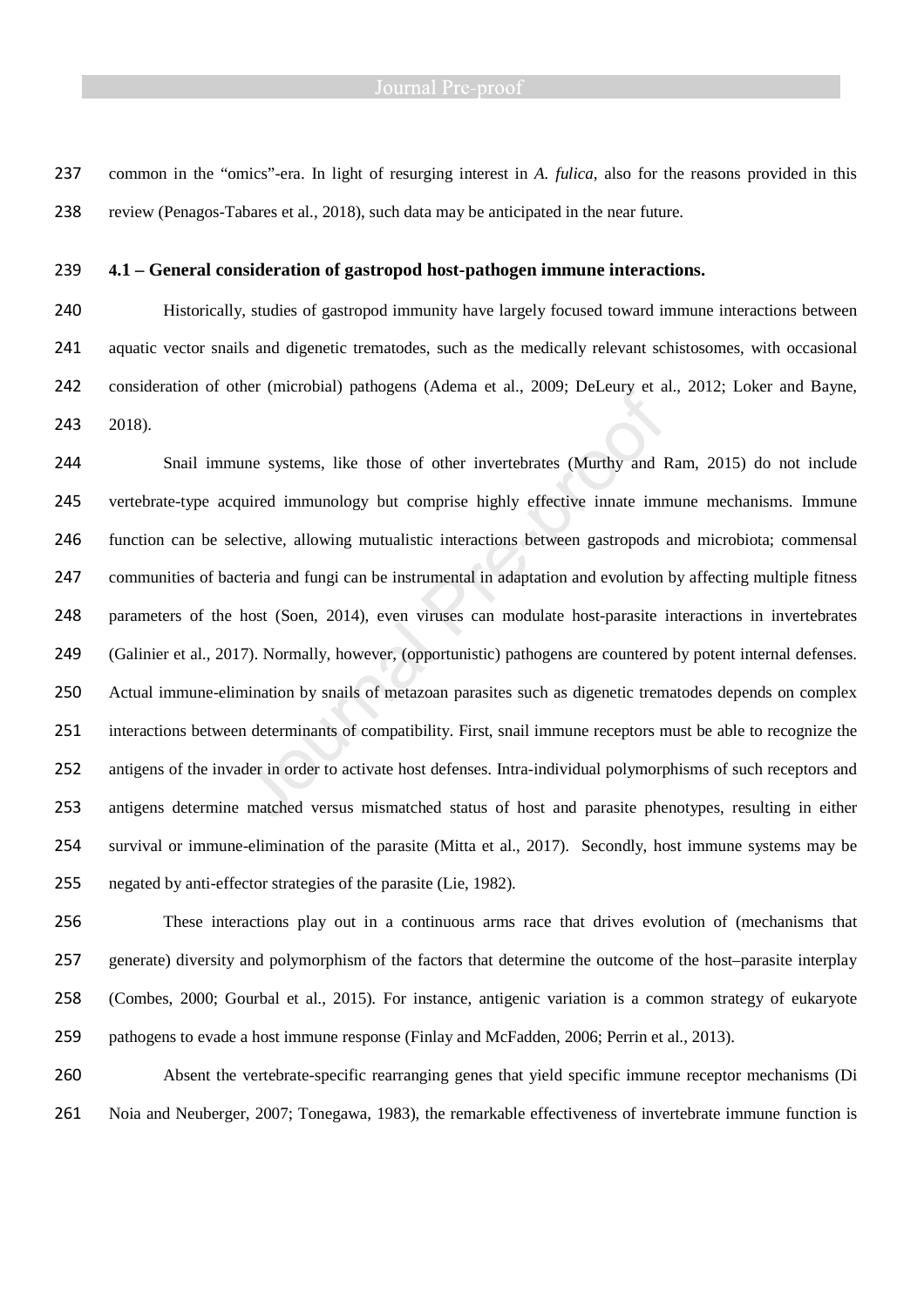underscored by the evolutionary success of invertebrates (Pinaud et al., 2016). Evidence has mounted that also invertebrates, and gastropods specifically, are capable of considerable diversification of innate-type immune receptors and possess forms of immune memory to effectively counter diverse pathogens (Zhang et al., 2004, Ghosh et al., 2010; Müller et al., 2017; Netea et al., 2011; Wang et al., 2013; Pinaud et al., 2016).

Snail immune defenses include the body surface as external physical barriers, chemically fortified by (mucus) secretions containing antimicrobial factors. Pathogens that penetrate through these defenses encounter lytic factors, antimicrobial proteins and peptides (AMPs) in tissues and hemolymph. The antimicrobial bacterial pathogen-associated molecular patterns (PAMPs; also referred to as microbe-associated molecular patterns: MAMPs) or damage-associated molecular patterns (DAMPs) are recognized by pattern recognition receptors (PRRs). The PRRs are highly diverse, comprising secreted molecules, cell surface- and cytoplasmic receptors (Schmitt et al., 2011; Escoubas et al., 2015). Among soluble receptors are Gram-negative bacteria-binding protein (GNBP), peptidoglycan recognition protein (PGRP) and a variety of lectins, including fibrinogen-related proteins (FREPs) (Escoubas et al., 2015, Gorbushin, 2019). Cell surface receptors like Toll-like receptors (TLRs) and scavengers receptors (SRs) are highly conserved evolutionarily (Peiser et al., 2002; Sarrais et al., 2004), just like cytoplasmic receptors from the RIG-I-like helicase (RLH) family and nucleotide-binding oligomerization domain (NOD)-like receptors (Sirrad et al., 2007; Yoneyama and Fujita, 2007; Barber, 2011). PPR-binding leads to coagulation, (direct) opsonization, triggering of proteolytic enzyme cascades that produce toxic compounds, or initiates intracellular signaling to activate immune defense cells to exert cytotoxicity (van der Knaap et al., 1983; Janeway, 1994; Lacchini et al., 2006, Hanington et al., 2010; Le Clec'h et al., 2016).

The cellular mediators of gastropod immunity are circulating macrophage-like phagocytic immune cells, named hemocytes, capable of production of cytolytic molecules including reactive intermediates of oxygen and nitrogen, as well as of phagocytosis and encapsulation of pathogens (Levine and Strand, 2002; Zanker, 2010). Hemocytes are the main effectors of the defense system but they are also involved in wound repair, nutrient transport, shell calcification, digestion and excretion processes (Cheng, 1996). Based on morphology, hemocytes are commonly classified into three main cell types: granulocytes, hyalinocytes and blast-like cells (Allam et al., 2015; Mahilim and Rajendran, 2008; Cavalcanti et al., 2012). Hemocytes bear yet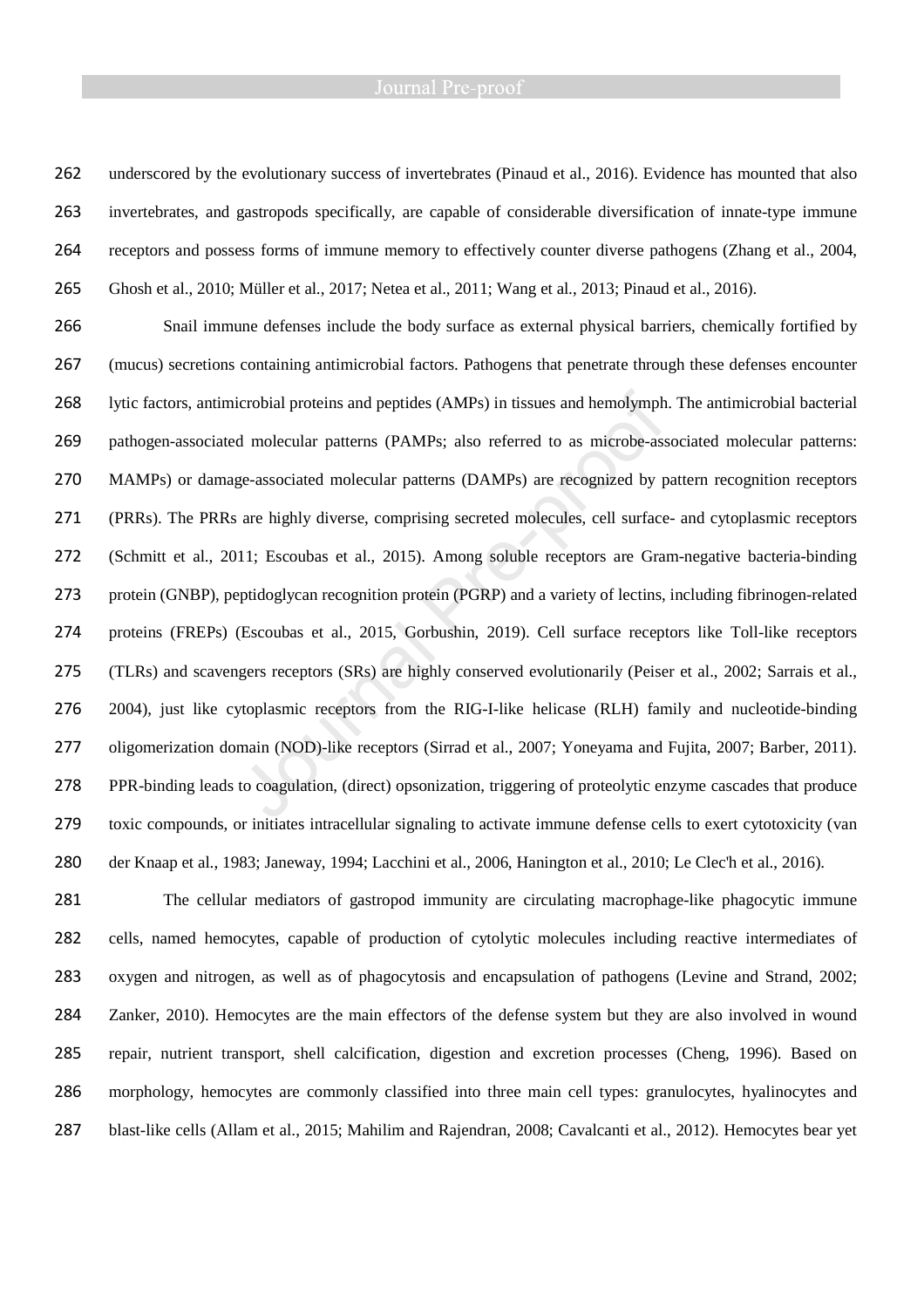additional surface receptors like integrins, SRs, and C-type lectins (Liu et al., 2011; Humphries and Yoshino, 2003) and will internalize pathogens (bacteria, fungi, and experimental particles like latex beads) through phagocytosis, larger targets such as larval helminth are encapsulated by multiple hemocytes. Little is known about the molecular processes involved in encapsulation (Ray et al., 2013; Queiroga et al., 2013; Francisco et al., 2010; Laruelle et al., 2002; Mladineo et al., 2012; Batista et al., 2009; Kawasaki et al., 2013; Wootton et al., 2006; Wang et al., 2012).

Efficiency of cellular immune defense, and perhaps also the ability to effectively counter parasites may increase with the intrinsic number of circulating hemocytes (Larson et al., 2014). The number of hemocytes in hemolymph varies between and within species (Adema et al.,1992), because of age, infection and under influence of physiological and environmental factors (Livingston and de Zwann, 1983). For the actual killing of pathogens, hemocytes produce and release lysosomal enzymes, antimicrobial peptides, reactive species hydrogen peroxidase, ROS and RNS (Loker, 2010; Schimitt et al., 2011). Continued research may broaden the perspective of general immune defenses, for instance an ancient and evolutionarily conserved host defense mechanism was revealed by the recent finding that animal immune cells may deploy their DNA as extracellular traps (ETs) to capture pathogens (Poirier et al., 2014; Robb et al., 2014). Relatively little is known about anti-nematode immunity in gastropods, however, literature indicates that snail species do not indiscriminately support the development of any nematode species that they may encounter (Dróźdź et al., 1971), however, several species of nematodes attract but most often do not appear to be eliminated by snail host immunity (Bayne, 1983). Further investigations may help clarify to what extent immune function is a codeterminant of vector suitability of a snail like *A. fulica* for *A. cantonensis.*

# **4.2 – Immune features of** *Achatina fulica***.**

The following aspects of immunity have been shown specifically from *A. fulica.* Included are immune features that are distributed across a wide phylogenetic range of gastropods, like achacin representing a category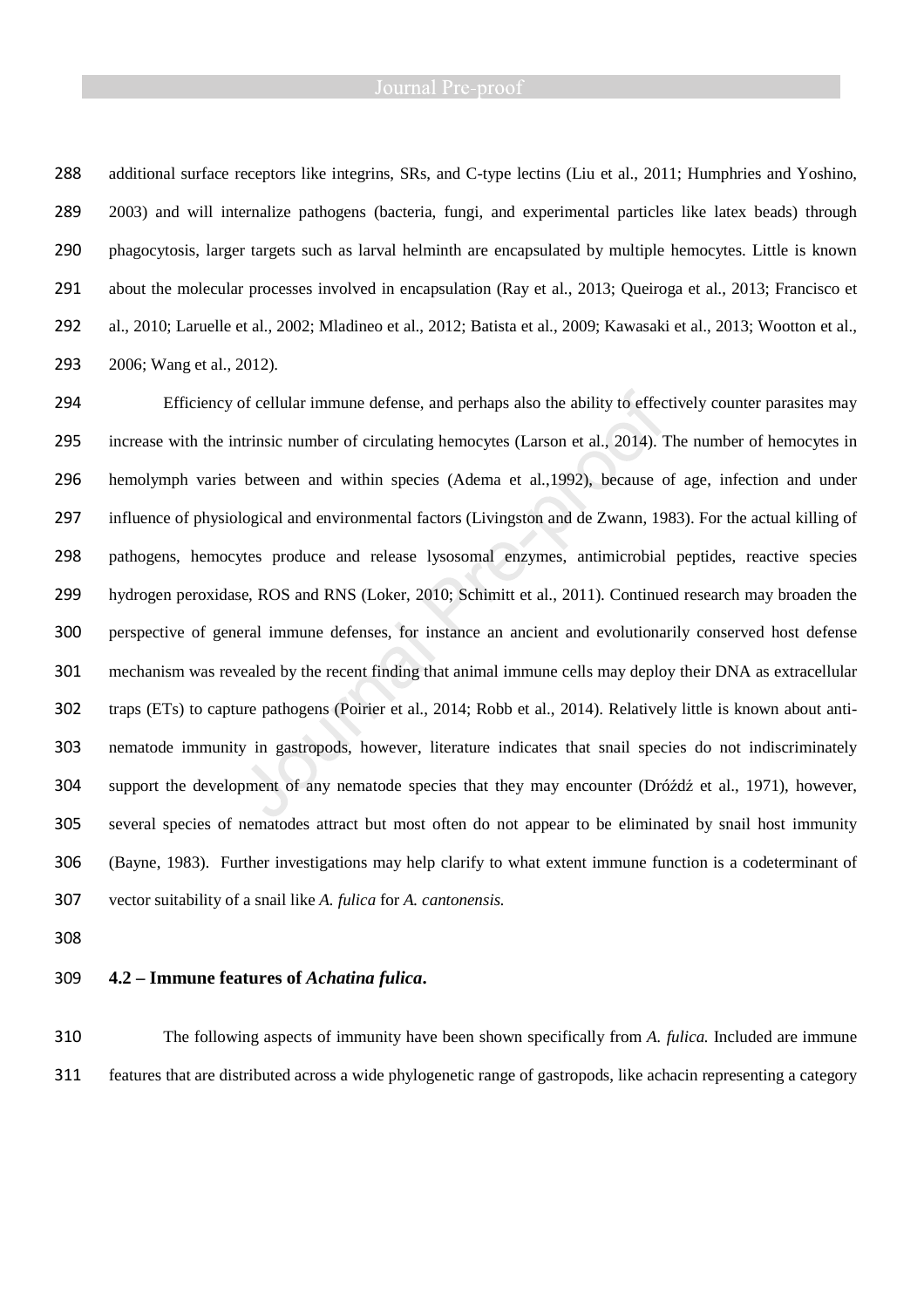of conserved antimicrobial proteins and that are more restricted like ability for haemolymph coagulation, that has not been observed from e.g. aquatic panpulmonate gastropods.

### **4.2.1 – Shell encapsulation of nematodes.**

Exploration of the use of nematode infection as control measure against snail pests revealed that *A. fulica* was remarkably resistant to the parasitic nematode *Phasmarhabditis hermaphrodita*, a lethal pathogen that is effectively against several other gastropod species. Starting at 3 days post exposure, inspection of experimental snails evidenced an immune response that involved the *A. fulica* shell. Infective *P. hermaphrodita* larvae are encapsulated, killed and remain permanently encased in the shell (Williams and Rae, 2015; 2016). This immune mechanism is effected by cells on the inner layer of the shell that adhere to the nematode cuticle, spread over the worm body to then fuse and encase the nematode to the inside of the shell. Remarkably, DNA extracted from shell-encased dead worms allows for PCR and sequence-based identification of the infecting nematodes. Follow-up investigation with experimentally exposed and field collected snails showed that this novel anti-nematode immune mechanism is shared by snail species of both achatinoid and non-achatinoid clades of the Stylommatophora (Rae, 2017).

### **4.2.2 – Achacin**

In 1985, Kubota et al., isolated a protein with an antibacterial activity, composed of 70-80kDa subunits from the body surface mucus of *A. fulica*. Further characterization of this protein designated as Achacin yielded the first cDNA sequence from *A. fulica* ever deposited in GenBank (Obara et al., 1992). Achacin (purified or recombinantly expressed) inhibited growth of Gram-negative and Gram-positive bacteria, and it was shown to attack the surface membrane of bacteria but not directly cause lysis bacterial cells (Otsuka-Fuchino et al., 1992; 1993; Ogawa et al., 1999). The mode of antibacterial action of Achacinin was first indicated by similarities in amino acid sequence with *l*-amino acid oxidases (LAAOs)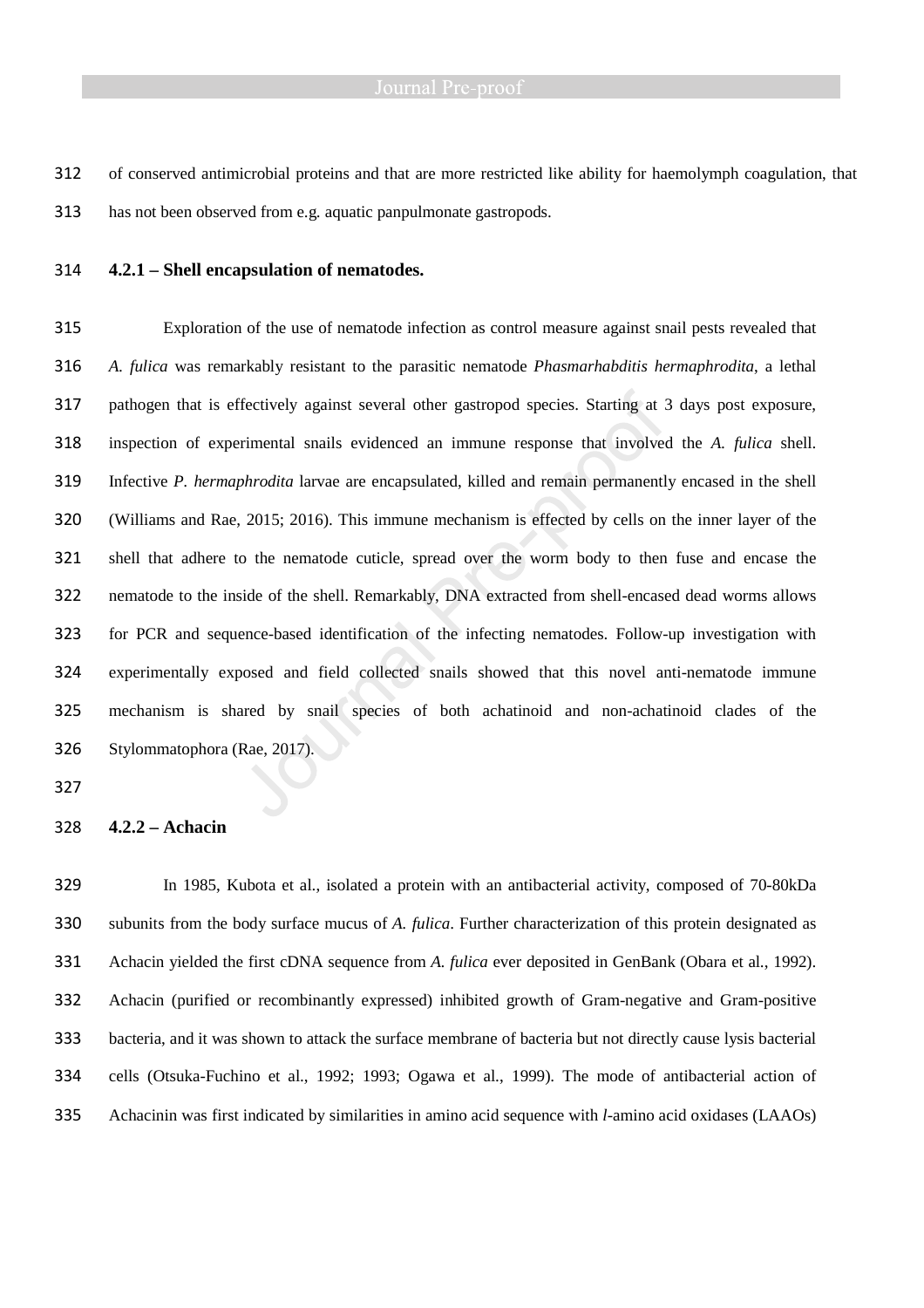### Journal Pre-proof

from toxins in snake venoms and experimentally demonstrated to result from oxidative deamination of 337 amino acids, producing ketoacids, ammonia  $(NH_3)$  and hydrogen peroxide  $(H_2O_2)$ . Additional to generating toxic metabolites, also depletion of amino acids leading to reduction of available nutrients was proposed to contribute to the microbicidal activities of Achacin (Ehara et al., 2002). It is of note that Achacin presents a landmark discovery of comparative immunology of gastropods and molluscs. Starting with a report of Aplysianin from *Aplysia kurodai* (sea hare) an euopisthobranch gastropoda (Kamiya et al., 1986; Takamatsu et al., 1995), many additional LAAOs been recovered from several gastropod and other molluscs. Phylogenetic analyses distinguish molluscan LAAOs as a major subfamily separate from other animal LAAOs, such independent evolution indicates an important reliance of molluscs on LAOOs for innate immune function (Hughes, 2010; Suwannapan et al., 2018).

**4.2.3 – Mytimacin and other cytoloytic peptides from mucus.** 

The body surface mucus of *A. fulica* contains multiple components with lytic activity additional to Achacin. Zhong et al., (2013) purified Mytimacin-AF, a cysteine-rich antimicrobial peptide (AMP) from the macin family. The cDNA sequence contains an open reading frame that encodes for an 80 amino acid-long peptide that has antimicrobial activity against fungi, Gram-negative and Gram-positive bacteria, particularly *Staphylococcus aureus*. A search for potential anticancer peptides motivated a broad survey of novel lytic factors present in *A. fulica* mucus. Bioinformatics analyses of mass spectrometry data obtained from two HPLC-fractions of mucus that displayed lytic activity toward *in vitro* cultured primate epithelial cells and (human) cancer cells, predicted another 16 lytic peptides *in silico* (E-Kobon et al., 2015). The lack of sequence similarity of predicted lytic peptides with existing entries in public sequence databases, suggest that these mucus-derived lytic peptides have not been encountered previously, but was also considered to reflect the limited availability of sequence data from mollusc, especially the stylommatophoran land snails, especially (E-Kobon et al., 2015).

### **4.2.4 – Lectins**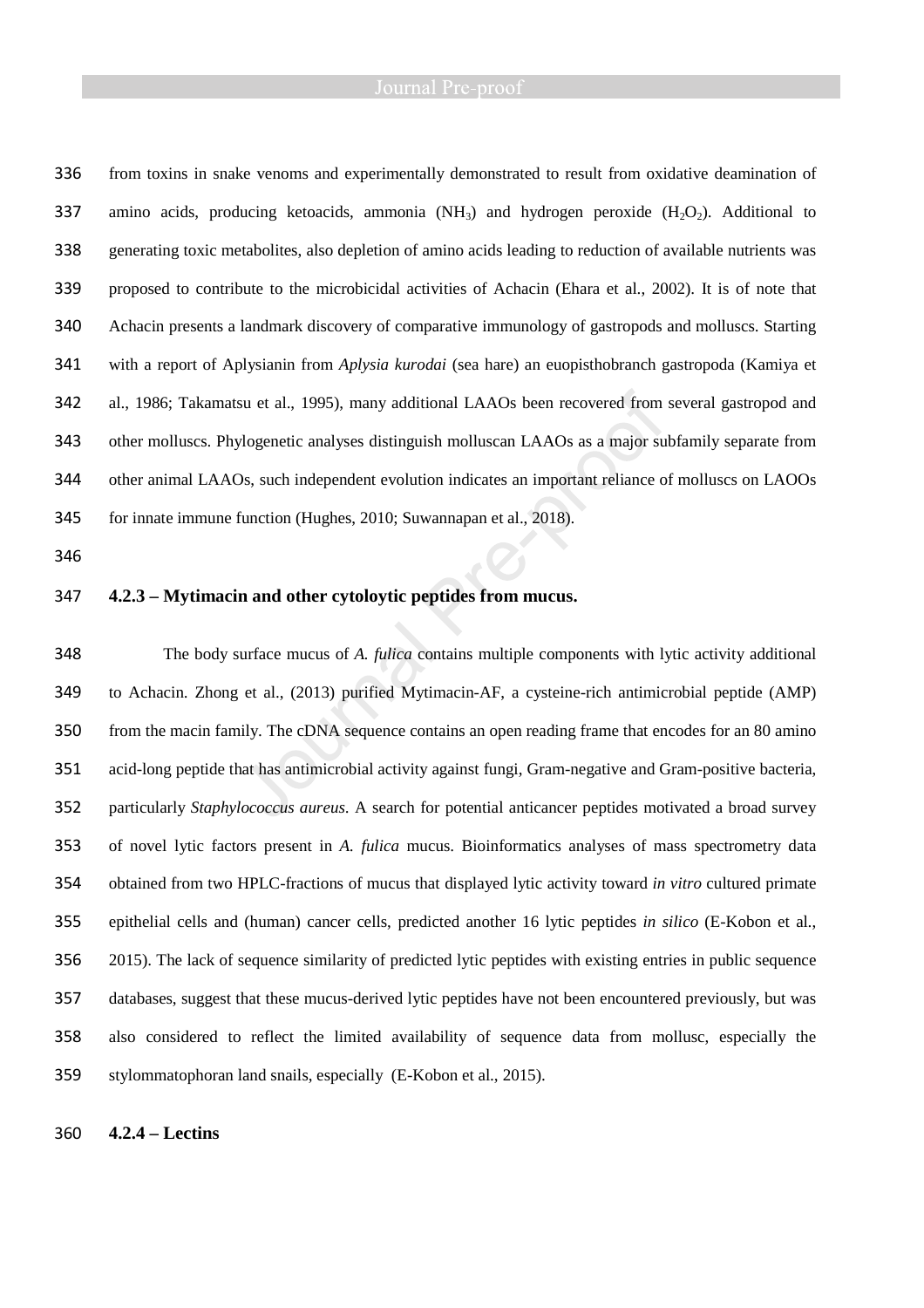Considering current insights into the lectin diversity among gastropods (e.g Gorbushin and Borushova, 2015), it was not surprising that initial searches for agglutinins as mediators of non-self recognition in *A. fulica* led to identification of several (mucus and) hemolymph lectins, each with different carbohydrate specificity (Basu et al., 1986; Mitra and Sarkar, 1988; Sarkar et al., 1984; Mitra et al., 1988). Relative levels of lectin-mediated hemagglutinating activity increase with age of *A. fulica*  snails (Baskakov et al., 2000), indicating a maturation of immune function from juvenile to adult *A. fulica.* Befitting the technological capabilities at the time of these pioneering studies, these lectins were identified only by carbohydrate specificity and the molecular weight of biochemically purified (subunits of) proteins, sequence characterization has remained pending, to date. Functional aspects, however, have been studied in greater detail for two lectins. The first is an abundant hemolymph lectin of *A. fulica*, designated as C-reactive protein (CRP)

based on cross-reactivity with antisera to CRP protein of the horse shoe crab *Limulus polyphemus* (Agrawal et al., 1990) and specific binding of phosphoryl choline, a trait shared with CRPs (members of the pentraxins), innate immune proteins from both invertebrate and vertebrate animals, (Mandal et al., 1991). The aminoacid content was determined and *A. fulica* CRP (a multimeric protein of 400kDa) was found to be heavily glycosylated (30-40% carbohydate), but no nuclueotide sequence is currently available. Agglutinating activity was enhanced in the presence of calcium-ions (Mandal et al., 1991). The CRP of *A. fulica* is multifunctional, with bacteriostatic activity for Gram (-) bacteria and bactericidal activity for Gram (+) bacteria, likely through ROS production and induction of apoptosis, and it may serve to protect the snail against toxicity from heavy metals (Mukherjee et al., 2014; Bose and Bhattacharya, 2000).

Secondly, research has also focused on Achatinin (Basu et al., 1986). This (9-*O*-AcSA)-specific hemolymph lectin (242 kDa, subunits of 15kDa) is expressed in the albumen gland (Sen et al., 1992) and in hemocytes (Biswas et al., 2000), binds sialic acid-epitopes on LPS in a calcium-dependent manner and is bacteriostatic toward Gram-negative *Escherichia coli.* Remarkably, Achatinin is also multifunctional,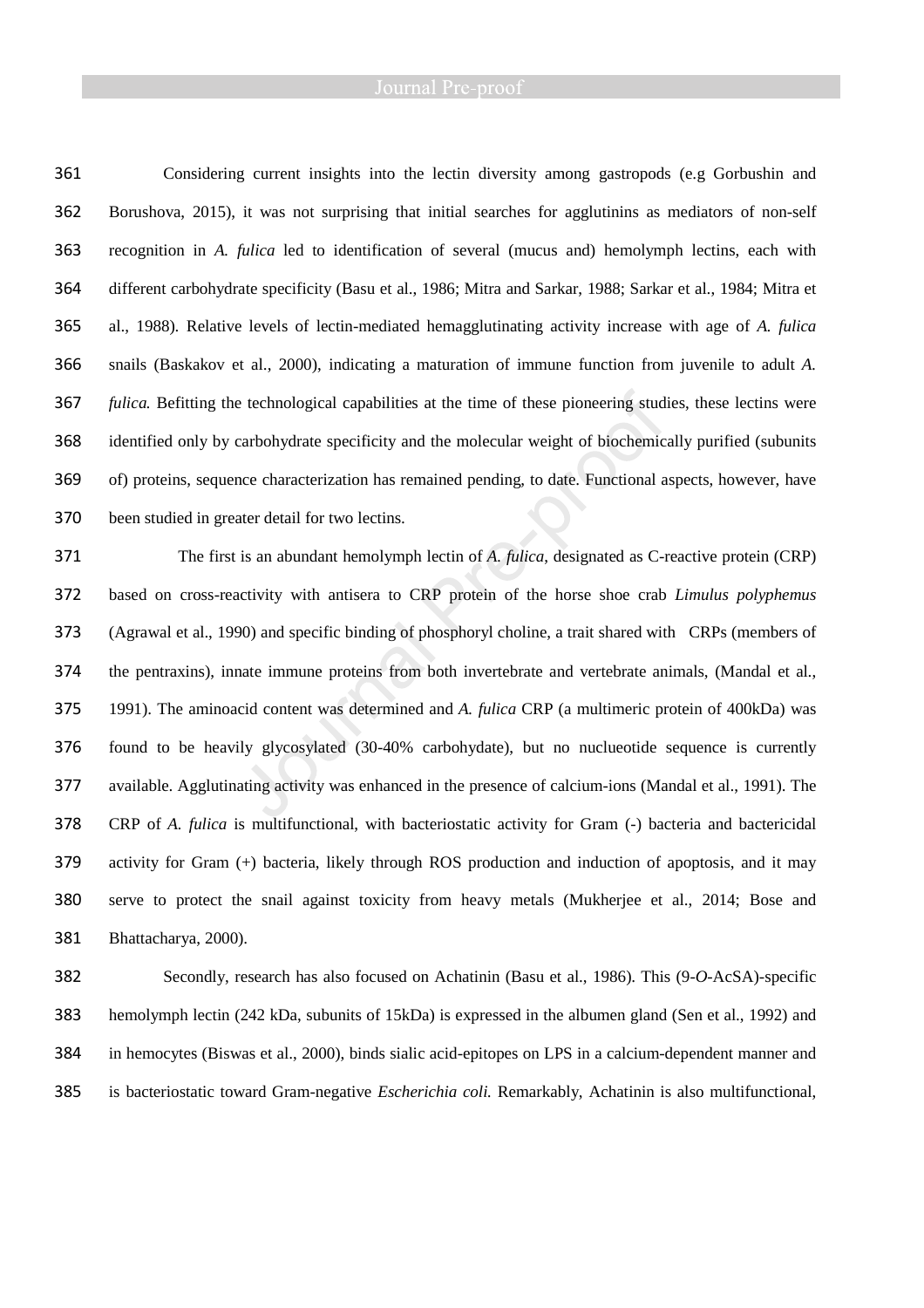additional to antimicrobial activity, LPS binding of this PRR also activates other aspects of *A. fulica* immunity as is described in the next section.

### **4.2.5 – LPS-mediated coagulation.**

Bacterial LPS activates a defense response in *A. fulica* hemocytes that involves the release of several interactive proteins into the hemolymph that orchestrate a coagulation reaction; gel formation to aggregate and sequester bacteria. This response is highly reminiscent of well-characterized endotoxin-dependent plasma coagulation from the horseshoe crab *Limulus polyphemus*, resulting from an enzyme cascade that employs zymogens and serine proteases released by amboecytes that degranuate in response to detection of LPS.

The coagulation reaction of *A. fulica* can be affected *in vitro* with the protein lysate of snail hemocytes (Biswas and Mandel, 1999). The name of this preparation, "Achatina amboecyte lysate (AAL)" may seem less intuitive because it employs the alternative designation of amoebocyte for hemocyte. Protein biochemical analysis implicated Achatinin as major, important component of AAL. Depletion of Achatinin reduced the coagulation activity of AAL by 77%. Additional to lectin function (LPS binding), Achatinin also has enzymatic serine protease activity that is critical for the coagulation, as shown by sensitivity of this reaction to protease inhibitors (Biswas et al., 2000).

Another protein component, endotoxin-senstive factor (ESF), was purified from AAL using heparin affinity chromatography. ESF differs from Achatinin by a native molecular weight of 140 kDa (consisting of two non-covalenty bound 70 kDa subunits), and although both of these immune factors bind LPS, ESF is activated by alpha-chymotrypsin instead of endotoxin. Again, the use of specific inhibitors showed that active ESF functions a serine protease (Biswas et al., 2000). It is of note that the endotoxin-dependent coagulation reaction of *A.fulica* may be unique to Achatinoid gastropods (e.g. *Archachatina marginata*, Salawu et al. 2011) or to (larger taxonomic subsets of) the Stylommatophora; it has not been reported fresh water pulmonate snails (Hygophila) like the well studied *B. glabrata* a main model for gastropod immunity. Along with characterization of all AAL factors and the mechanism of the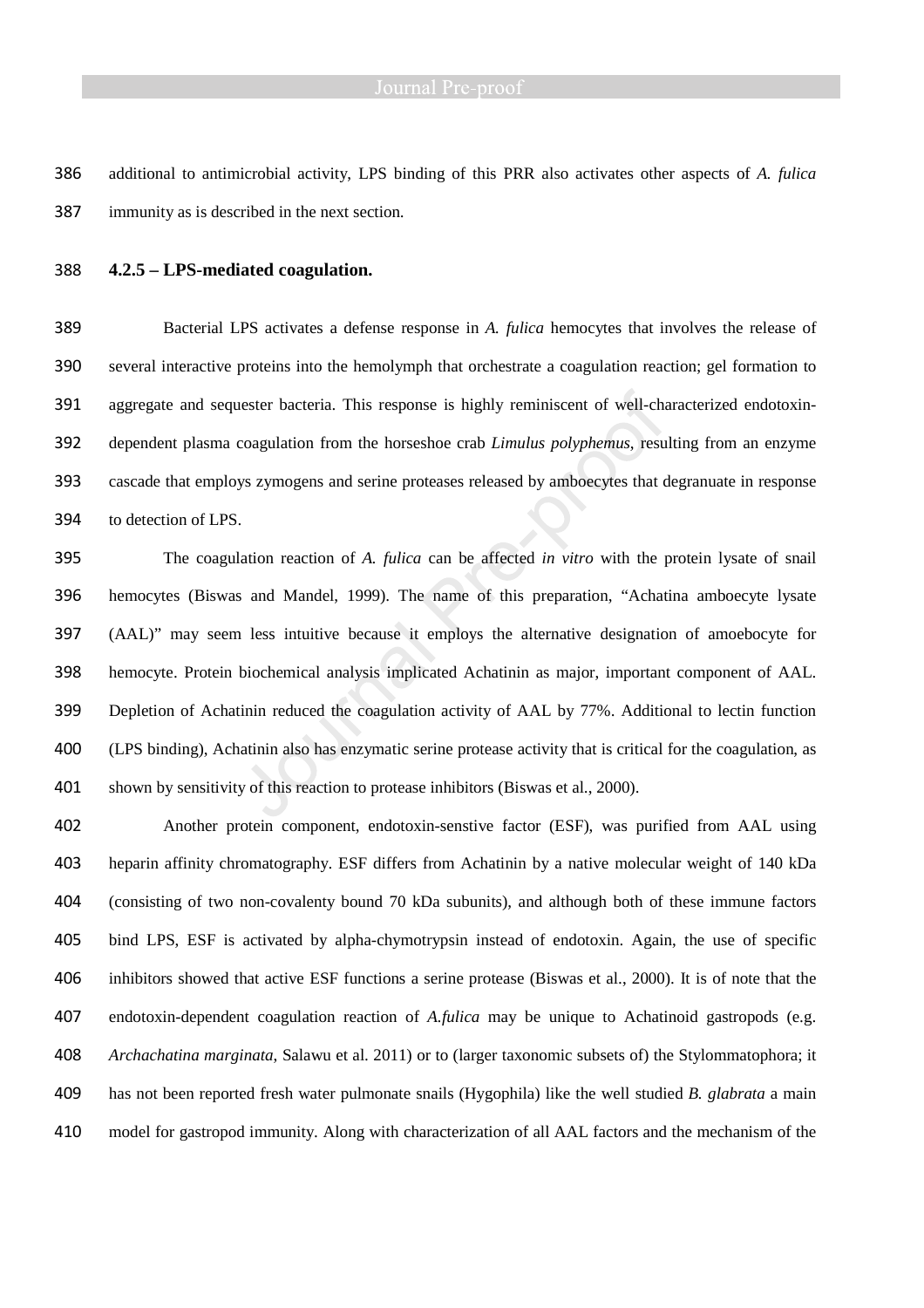protein cascade needed for coagulation, the phylogenetic distribution of this immate immune response merits further investigation.

**4.2.5 – Hemocytes** 

The hemolymph of *A. fulica* can easily be sampled by heart puncture, a procedure that can be survived by the snail. Microscopical observation delineated two categories of cell types among glass-adherent hemocytes; granulocytes and agranulocytes (Adema et al., 1992), generally corresponding with hemocyte types recognized in other gastropods (Yoshino, 1976; Barraco et al., 1993). Karuthapandi (2010) revealed that the total hemocyte count of active *A. fulica* snails was higher than that of the snails that aestivated. The granulocytes of *A. fulica* sub categorized into granulocyte I, granulocyte II and granulocyte III. Only few round small cells with high nucleus to cytoplasm ratio were observed. Overall, agranulocytes and granulocytes were proportioned at an 80%/20% ratio in the hemolymph of *A. fulica,* without evidence of sesonal variation. Differential hemocyte counts revealed only modest variation in the percentage of agranulocytes, granulocyte I and granulocyte III of active versus aestivated snails, whereas the percentage of granulocyte II was higher in aestivated *A. fulica* relative to active snails (Karuthapandi, 2010), perhaps due to the difference in metabolic state, especially food uptake.

Basic immune functions of *A. fulica* hemocytes as snail defense cells were demonstrated *in vitro* by phagocytosis of zymosan particles and production of ROS (Adema et al., 1992). More recently, an *in vitro* co-culturing assay that was designed to investigate the cellular immune interactions of stylommatophoran snails with *A. cantonensis* shows that *A. fulica* hemocytes attach to nematode larvae and proceed to hemocyte clusters around the parasites (Penagos-Tabares et al., 2018). The same study and work from Lange et al. (2017) also observed that hemocytes from *A. fulica*, as well as *Arion lusitanicus* and *Limax maximus* (gastropod species commonly referred to as slugs) deploy DNA-rich extracellular aggregates refered to as invertebrate extracellular phagocyte traps (InEPTs) similar to the phagocyte-derived extracellular traps (ETs) described from vertebrates catching larvae and decreasing their motility. It was proposed that hemocyte InEPTosis immobilizes nematodes to hamper migration of the larvae through the tegument or body and further facilitate exposure of the entrapped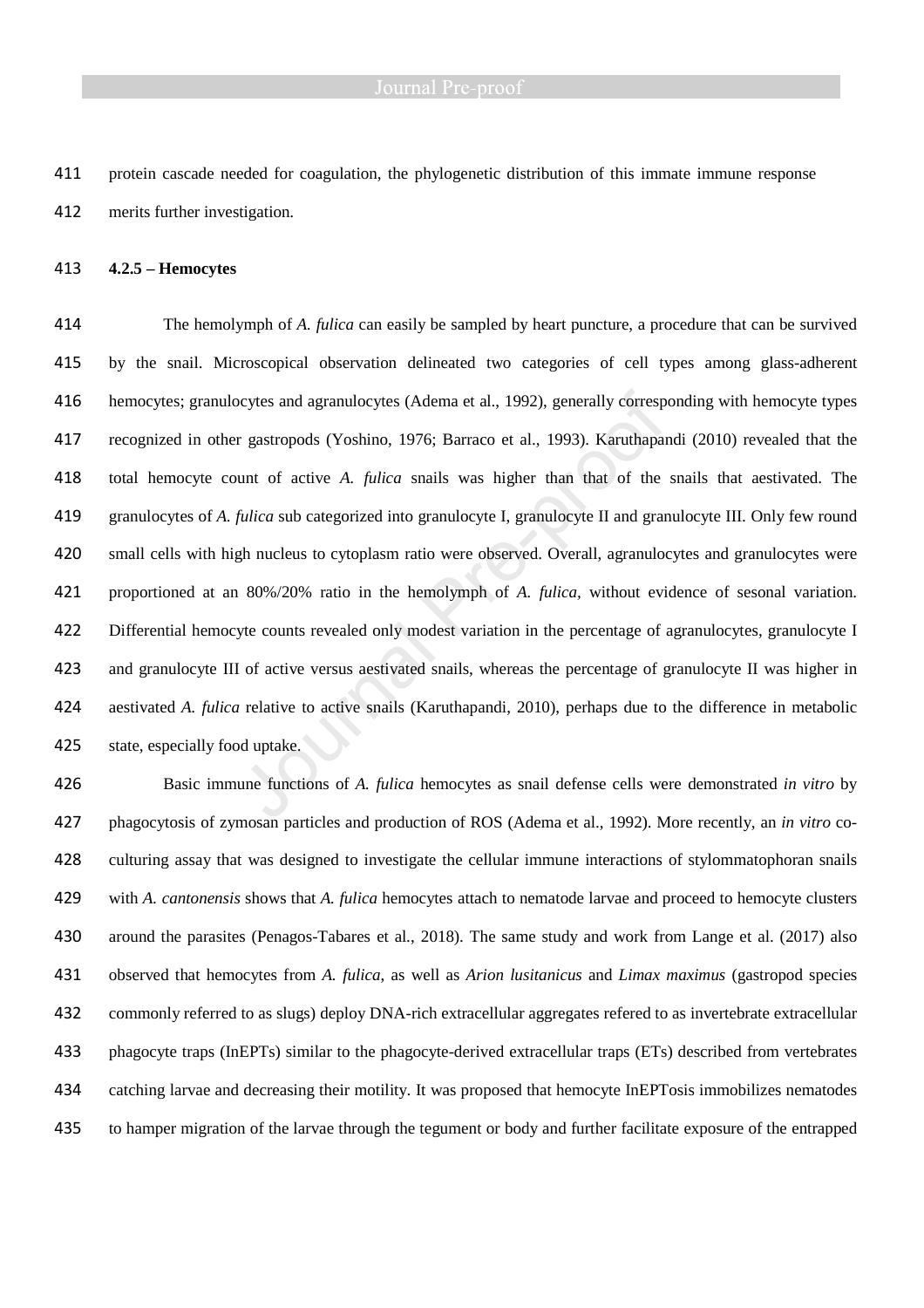parasites to cell-mediated cytotoxicity of additional hemocytes. The long-term fate of the parasites remains to be determined.

# **5 –** *Achatina fulica,* **entry into the omics era.**

As described above, study of *A. fulica* has not only provided some of the earliest insights into general aspects of gastropod immunity but also continues to contribute to a more comprehensive overview of innate immunity in invertebrates. A continued reliance, mostly on cellular and biochemical research approaches has provided a steady yet rather slow progress in characterization of immune function of *A. fulica*, and of stylommatophoran snails as a larger, important group within the Gastropoda. The lack of specific sequence data to define the factors that enable the fascinating immune processes recorded from *A. fulica* hinders comparative approaches that can reveal the phylogenetic distribution of unique and shared defense capabilities across gastropods. Increasingly, routine and accessible next generation sequencing (NGS) technologies are now available to explore the genome sequences and transcriptomes from non-model organisms. While it remains challenging to derive high quality assemblies, extensive genome sequence and RNAseq data can be analyzed using computational bioinformatics for (potential) immune genes to indicate presence of immune mechanisms within an organism relative to the phylogenetic position. The validity of this approach (Dheilly et al., 2014, Schultz and Adema, 2017) is underscored by a broader view of immune function in a specific gastropod like *B. glabrata* (Adema et al., 2017) and the modeling of shared lectin-based complement-like system that serves immunity across the Mollusca and other protostome invertebrates (Gorbushin, 2019). Molecular level approaches have more usually been applied for population biology (e.g. Ayyagari and Sreerama, 2017; Fontanilla et al., 2014), but recently, the genome of *A. fulica* has become accessible with the publication of both the 15,057bp mitochondrial genome (He et al., 2016) and the nuclear genome (Guo et al., 2019) the first to represent the stylommatophoran gastropods. The genome (estimated at 2.12 Gb) of a single *A. fulica* snail from the Guangxi region of China was sequenced to yield a publicly available high quality, chromosomal-level genome assembly of 1.85 Gb with a contig N50 length of 726 kb. The predicton of 23,726 protein-coding genes will be of great value to facilitate proteomics level studies. It is anticipated here that this significant data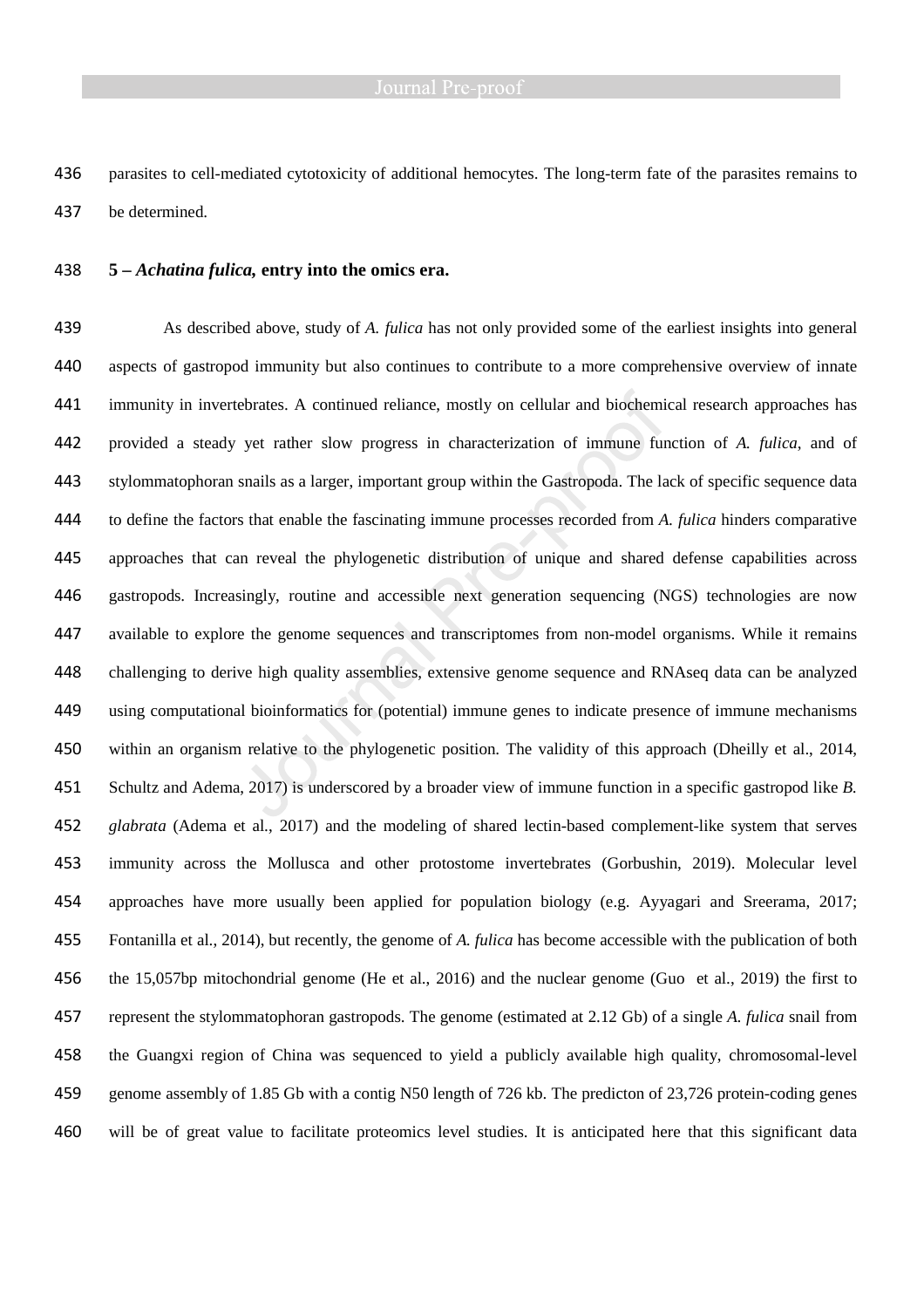resource will lead to sequence characterization of immune factors previously identified from *A. fulica* through biochemical parameters only, like Achatinin, ESF and others, also providing provide a wide-ranging insight into related and additional immune genes in this snail species.

# **6 – Conclusions and Future Prospects**

By phylogenetic identity alone, *A. fulica* merits investigative attention due to the potential as representative of a major branch of the Stylommatophora, to inform broadly on gastropod immune function. Already, *A. fulica* research has indicated both unique- and fundamental, evolutionary conserved aspects of snail immunity. The great biological and evolutionary diversity within the class Gastropoda of the phylum Mollusca makes it highly probable that particular clades of snails have evolved unique immune features. Importantly, broadening studies beyond the main focus on a very small segment of gastropod diversity indicated the possibility of differences in the elaboration of immune function between gastropod families. Schultz et al., 2017 observed that *Physella acuta* (Physidae, sister family of the Planorbidae) snails did not equally employ FREPs, a category of PPRs that is instrumental for coordinating immune elimination of schistosome parasites in the planorbid snail *B. glabrata*, vector of schistosomiasis (Hanington et al., 2012).

Renewed interests to study *A. fulica* are driven by the recognition of multiple negative biological properties that render this snail a highly effective invasive species that is recalcitrant toward eradication, a pest that can destroy (crop)vegetation and outcompete native species, and a potential vector that may transmit several parasites including *A. cantonensis* causative nematode pathogen for eosinophilic meningitis, an emerging infectious disease in humans. Elucidation of the underlying traits that determine the range if negative biological impact opens possibilities to develop strategies for control of *A. fulica*, or to mitigate, modify, or at least predict the distribution of the snail and associated parasite transmission.

A modest but strong tradition of biochemically centered investigations provides a several entry points for more detailed characterization of *A. fulica* immunity, with great potential to benefit from the recently available genome sequence data. We thus strongly encourage further immunological studies of the invasive nature of *A. fulica,* and interaction of *A. fulica* with *A. cantonensis.* In the process such studies will yield exciing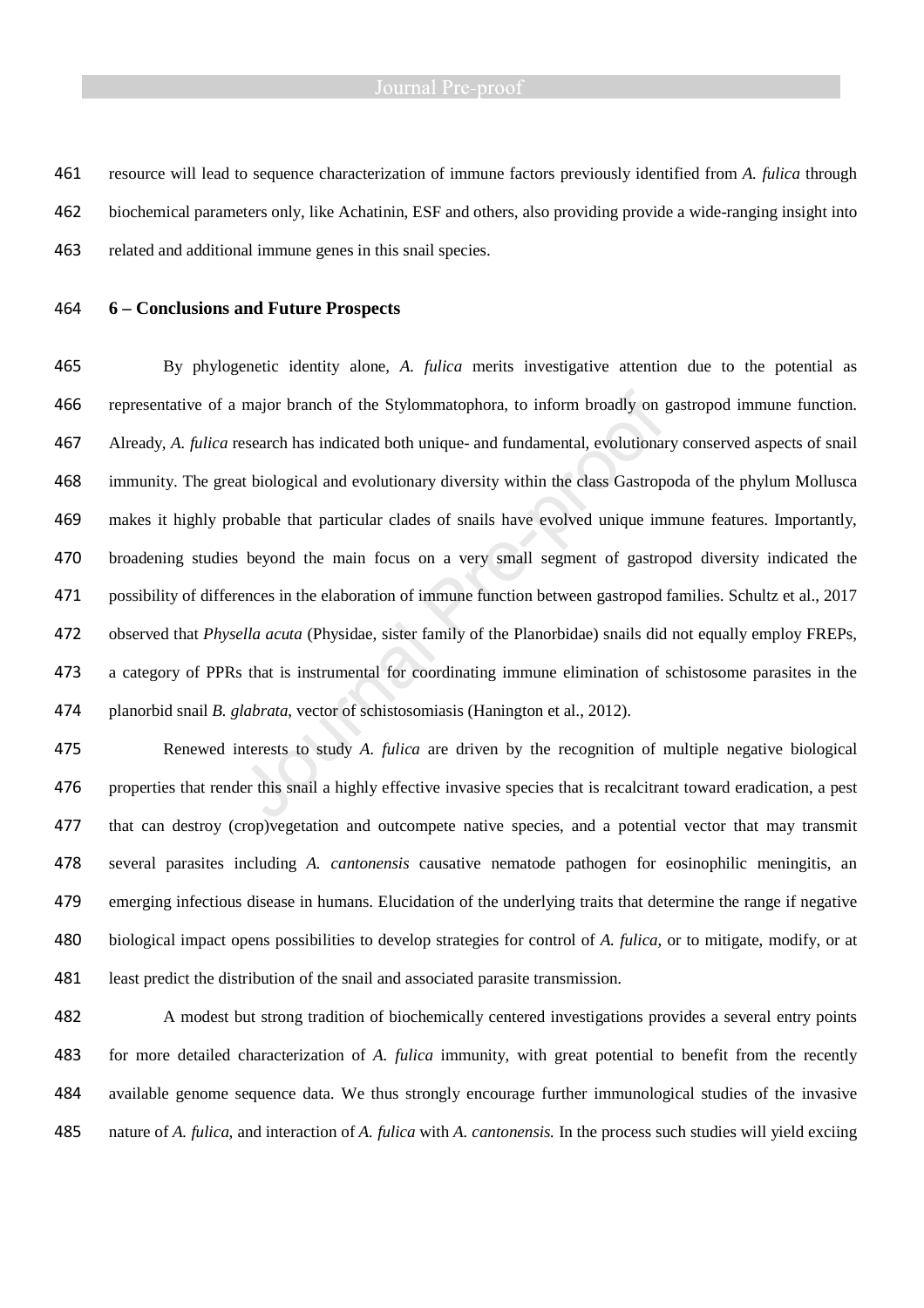- new insights also in comparative immunology of terrestrial snails to reveal evolutionary patterns in the
- evolution of immune function of Gastropoda.

### **7- References**

Adema C.M., Mohandas A., van der Knaap W.P.W., Sminia T., 1992. The effect of homolymph extraction on distribution of lysosomal enzymes in *Lymnea stagnalis:* a cytochemical study. Comp. Hemotol. Int. 2, 61-67.

Adema C.M., Hillier L.W., Jones C.S., Loker E.S., Knight M., Minx P., Oliveira G., et al., 2017. Whole genome analysis of a schistosomiasis-transmitting freshwater snail. Nat Commun. May 16; 8:15451. doi: 10.1038/ncomms15451

Adema C.M., Hanington P.C., Lun C.M., Rosenberg G.H., Aragon A.D., Stout B.A., Lennard Richard M.L., Gross P.S., Loker E.S., 2009. Differential transcriptomic responses of *Biomphalaria glabrata* (Gastropoda, Mollusca) to bacteria and metazoan parasites, *Schistosoma mansoni* and *Echinostoma paraensei* (Digenea, Platyhelminthes). Mol Immunol. 47, 849-60. doi: 10.1016/j.molimm.2009.10.019.

- Alicata J. E., 1991. The discovery of *Angiostrongylus cantonensis* as a cause of human eosinophilic meningitis. Parasitol. Today. (Regul Ed) 7, 151–153.
- Allam, B., Raftos, D., 2015. Immune responses to infectious diseases in bivalves. J. Invertebr. Pathol. 131, 121–136.
- Arias-Estévez M., López-Periago E., Martínez-Carballo E., et al., 2008. The mobility and degradation of pesticides in soils and the pollution of groundwater resources. Agricul. Eco. Environment 123, 247– 260. DOI: 10.1016/j.agee.2007.07.011
- Aktipis S.W., Giribet G., Lindberg D.R., et al., 2008. Gastropoda an overview and analysis, in: Ponder WF, Lindberg DR, (Eds.) Phylogeny and Evolution of the Mollusca. Berkeley: University of California Press. 201- 237.
- Ayyagari V.S., Sreerama K., 2017. Evaluation of haplotype diversity of *Achatina fulica* (*Lissachatina*) [Bowdich] from Indian sub-continent by means of 16S rDNA sequence and its phylogenetic
- relationships with other global populations. Biotech. 7(4):252. doi: 10.1007/s13205-017-0877-4.
- Barber, G.N., 2011. Innate immune DNA sensing pathways: STING, AIMII and the regulation of interferon production and inflammatory responses. Curr. Opin. Immunol. 23, 10–20.
- Baker G.H., 1986. The biology and control of white snails (Mollusca, Helicidae), introduced pests in: Australia. Commonwealth Scientific and Industrial Organization, [Melbourne], Australia.
- Barraco M.A., Steil, A.A., Gargioni R., 1993. Morphological characterization of the hemocytes of the pulmonate snail *Biomphalaria tenagophyla.* Mem. Inst. Oswal do Cruz*.* 88, 73 – 83.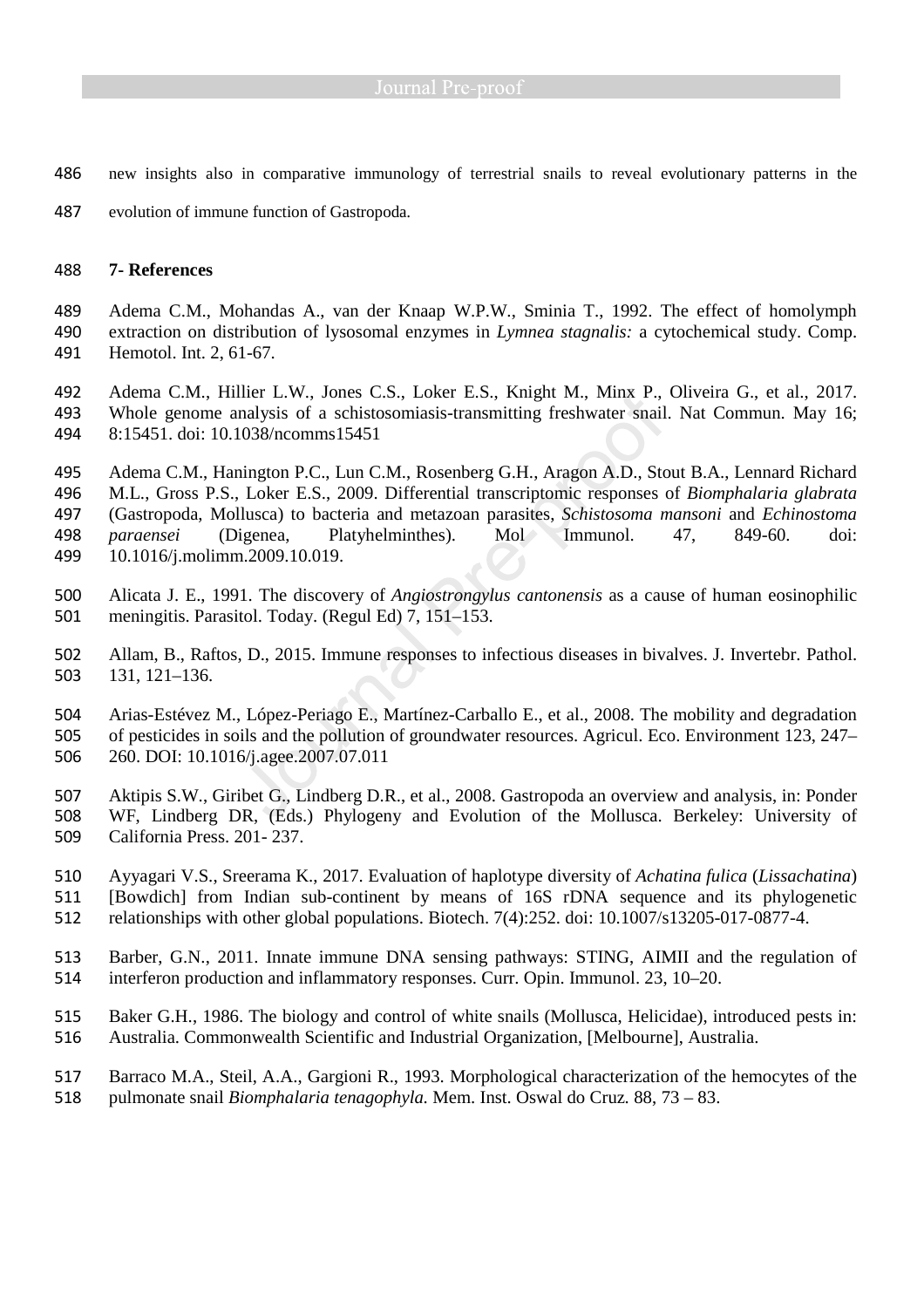- Basu S., Sarkar M., Mandal C., 1986. A single step purification of a sialic acid binding lectin (AchatininH) from *Achatina fulica* snail. Mol Cell Biochem. 71,149-57.
- Batista, F.M., Boudry, P., Dos Santos, A., Renault, T., Ruano, F., 2009. Infestation of the cupped oysters *Crassostrea angulata, C. gigas* and their first-generation hybrids by the copepod *Myicola ostreae*: differences in susceptibility and host response. Parasitology 136, 537–543.
- Bayne C.J., 1983. Molluscan immunobiology. In: A.S.M.. Salleudin and K.M. Wilbur (Eds.), The Mollusca*.* 5*.* Physiology*,* Part *2*. Academic Press Inc., New York, New York, 500p.
- Becker W., 1980. Metabolic interrelationship of parasitic trematodes and molluscs, especially *Schistosoma mansoni* in *Biomphalaria glabrata*. Zeitschrift fur Parasitenkunde, 63, 101-111. doi: 10.1007/BF00927526.
- Bellard C., Bertelsmeier C., Leadley P., et al., 2012. Impacts of climate change on the future of biodiversity. Ecol. Lett. 15:365–377. DOI: 10.1111/j.1461-0248.2011.01736.x
- Bezerra J.C.B., Becker, W., Zelck, U.E., 1997. A comparative study of the organic acid content of the
- hemolymph of *Schistosoma mansoni*-resistant and susceptible strains of *Biomphalaria glabrata*. Mem.
- Inst. Oswaldo Cruz, 92,421– 425. http: //dx.doi.org/10.1590/S0074-02761997000300021.
- Biswas C., Mandal C., 1999. The role of amoebocytes in the endotoxin-mediated coagulation in the innate immunity of *Achatina fulica* snail, Scand. J. Immunol. 49, 131–138.
- Biswas C., Sinha D., Mandal C., 2000. Investigation on interaction of Achatinin, a 9-O-acetyl sialic
- acid-binding lectin, with lipopolysaccharide in the innate immunity of *Achatina fulica* snails. Mol
- Immunol. 37, 745-54.
- Bonfim T.C.S., Tunholi-Alves, V.M., Martins, F.G., et al., 2018. Biological and histological changes
- in reproductive patterns of *Biomphalaria glabrata* experimentally co-infected by *Echinostoma*
- *paraensei* and *Angiostrongylus cantonensis*. Exp. Parasitology.195, 66-70.
- Borrero F.J., Breure, A.S.H., Christensen, C., 2009. Into the Andes: Three new introductions of *Lissachatina fulica* (Gastropoda, Achatinidae) and its potential distribution in South America. Tentacle. 17,6–8.
- Bose R., Bhattacharya S., 2000. C-reactive protein in the hemolymph of *Achatina fulica*: interrelationship with sex steroids and metallothionein. Comp Biochem Physiol A Mol Integr Physiol.125, 485-95.
- Brockelman C.R., Sithithavorn, P., 1980. Carbohydrate reserves and hemolymph sugars of the African giant snail, *Achatina fulica* in relation to parasitic infection and starvation. Zeitschrift fur Parasitenkunde, 62, 285-91. doi: 10.1007/BF00926568.
- Butcher A.R., Grove D.I., 2001. Description of the life-cycle stages of *Brachylaima cribbi* n. sp. (Digenea: Brachylaimidae) derived from eggs recovered from human faeces in Australia. Syst. Parasitol. 49, 211–221.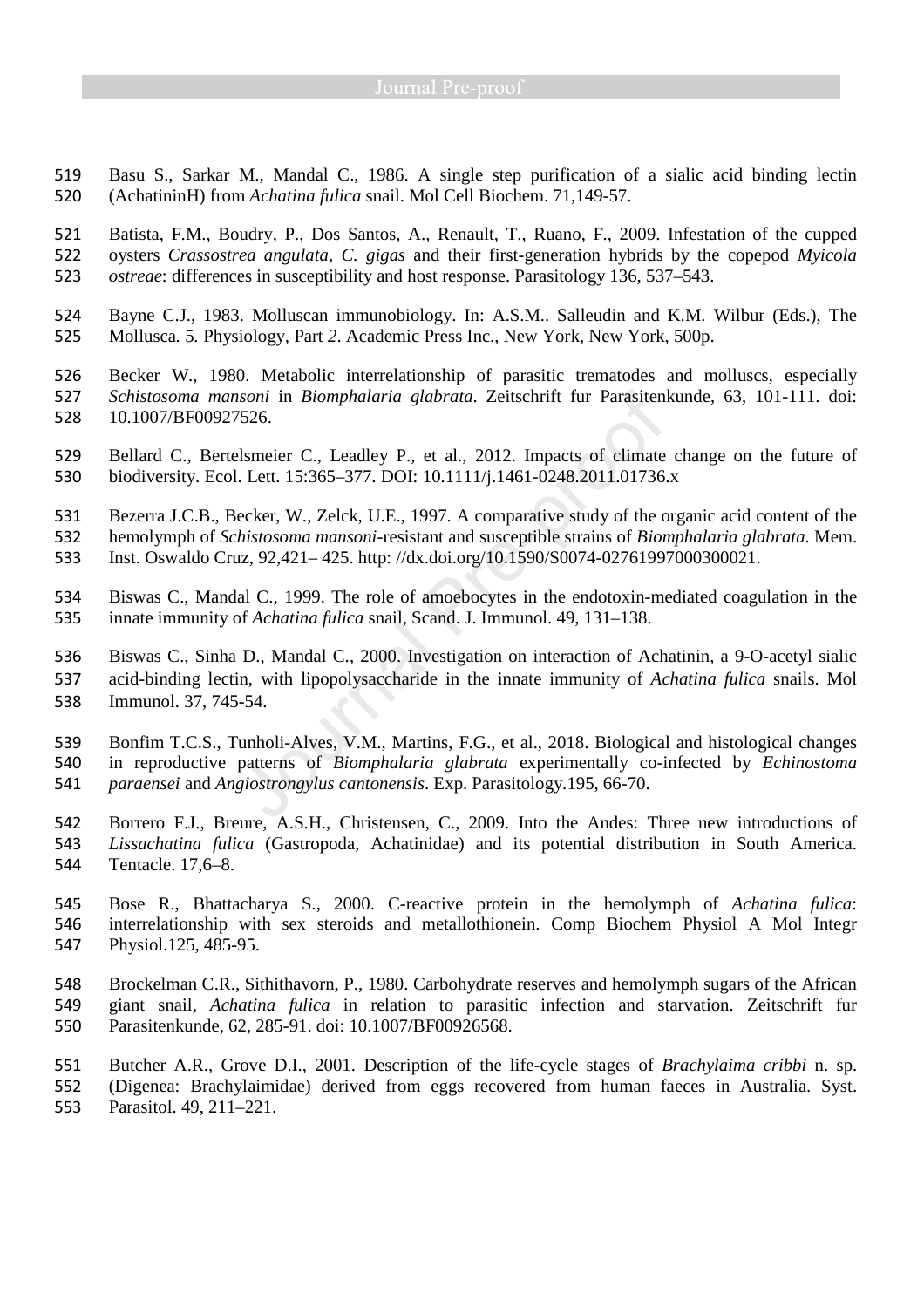Carvalho O.S., Teles, H.M.S., Mota, E.M. et al. 2003. Potentiality of *Achatina fulica* Bowdich, 1822 (Mollusca: Gastropoda) as intermediate host of *Angiostrongylus costaricensis* Morera and Céspedes, 1971. Revista Soc. Brasil. Med. Trop. 3,743–745.

Carvalho O.S., Scholte, R.G.C., Mendonça, CLF, Passos LKJ, Caldeira RL 2012. *Angiostrongylus cantonensis* (Nematode: Metastrongyloidea) in molluscs from harbour areas in Brazil. Mem. Inst. Oswaldo Cruz. 107,740-746.

Cavalcanti, M.G., Filho, F.C., Mendonca, A.M., Duarte, G.R., Barbosa, C.C., De Castro, C.M., Alves, L.C., Brayner, F.A., 2012. Morphological characterization of hemocytes from *Biomphalaria glabrata* and *Biomphalaria straminea*. Micron 43, 285–291.

Cheng T., Alicata J. 1965. On the mode of infection of *Achatina fulica* by the larvae of *Angiostrongylus cantonensis.* Malacologia. 2, 267-274.Civeyrel L., Simberloff D. 1996. A tale of two snails: is the cure worse than the disease? Biodivers. Conserv*.* 5,1231–1252.

Cognato, B.B., Morassuti, A., Silva, A.C.A., Graeff-Teixeira, C. 2016. First report of *Angiostrongylus cantonensis* in Porto Alegre, State of Rio Grande do Sul, Southern Brazil. Rev Soc. Brasil Med. Trop. 46, 664-665.

- Combes C., 2000. Selective pressure in host-parasite systems. J Soc Biol. 194, 19-23.
- Correoso R.M., 2006. Estrategia preliminar para evaluar y erradicar *Achatina fulica* (Gastropoda:
- Achatinaceae) em Ecuador. Boletim Tecnico IASA, Série Zoológica. 2, 45-52.
- Cowie R.H. 2001. Can snails ever be effective and safe biocontrol agents? Int J Pest Manage. 47, 23– 40.

Cowie, R.H. 2013a. Eosinophilic meningitis caused by *Angiostrongylus cantonensis*, the rat lungworm: biology, distribution, epidemiology, detection, diagnosis, treatment, and management. Hawaii Journal of Medicine and Public Health. 72, 28-32.

De La Ossa-Lacayo, A.; De La Ossa, V.J.; Lasso, C.A. 2012. Registro del caracol africano gigante *Achatina fulica* (Bowdich 1822) (Mollusca: Gastropoda-Achatinidae) en Sincelejo, costa Caribe de Colombia. Biota Colombiana. 13, 247-252.

DeLeury E., Dubreuil G., Elangovan N., Wajnberg E., Reichhart J.M., Gourbal B., Duval D., Baron O.L., Gouzy J., Coustau C., 2012. Specific versus non-specific immune responses in an invertebrate species evidenced by a comparative de novo sequencing study. PLoS One. 7(3):e32512. doi: 10.1371/journal.pone.0032512.

Dheilly N.M., Adema C., Raftos D.A., Gourbal B., Grunau C., Du Pasquier L., 2014. No more non-model species: the promise of next generation sequencing for comparative immunology. Dev Comp Immunol. 45, 56-66. doi: 10.1016/j.dci.2014.01.022.

Di Cesare A., Crisi P.E., Bartolini R., et al., 2015. Larval development of *Angiostrongylus vasorum* in the land snail *Helix aspersa*. Parasitol. Res. 114, 3649–3655. doi: 10.1007/s00436-015-4592-y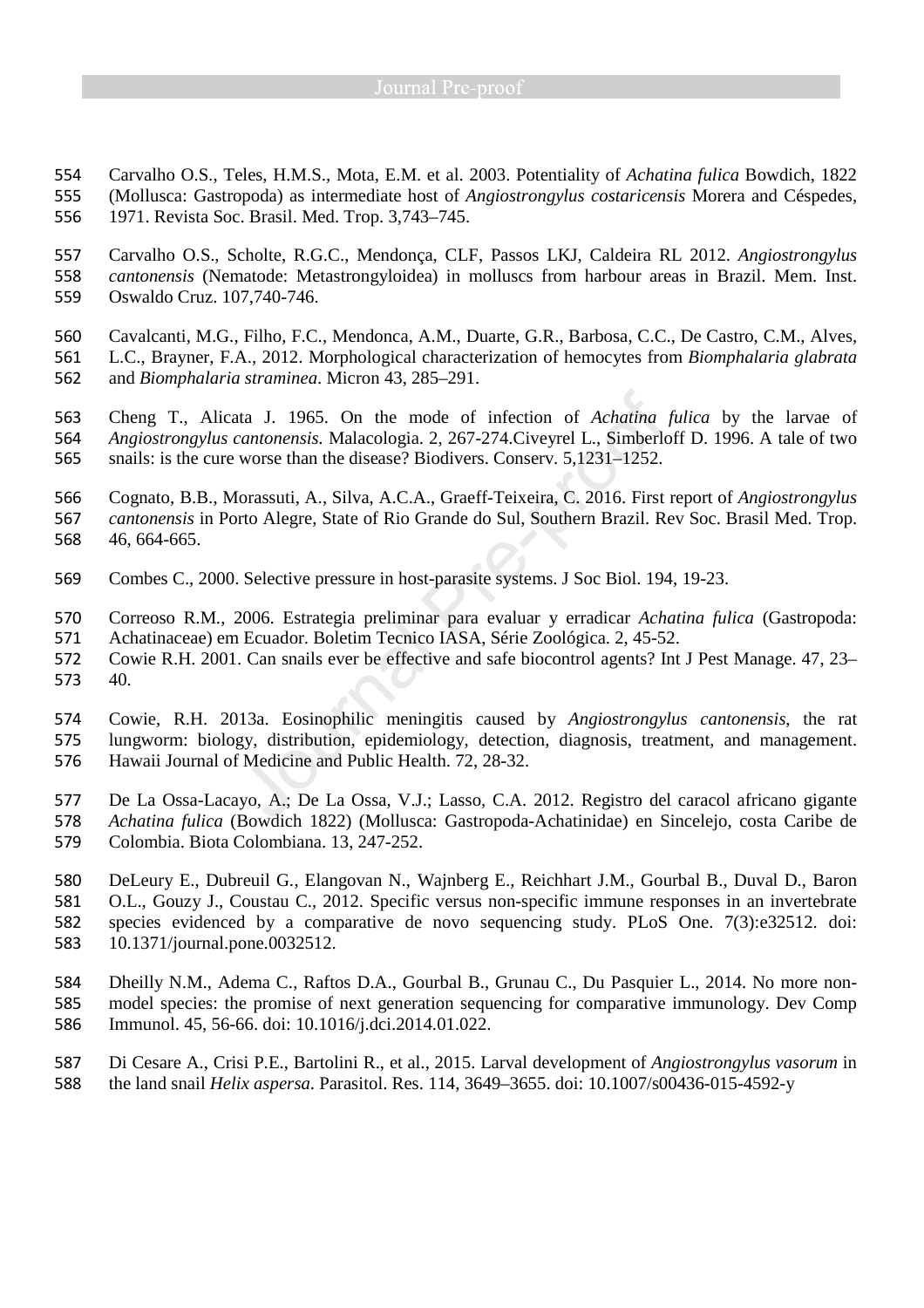- Di Noia J.M., Neuberger M.S., 2007. Molecular mechanisms of antibody somatic hypermutation. Annu. Rev. Biochem. 76,1–22.
- Dróźdź J., Doby J.M., Mandahl-Barth G., 1971. Étude des morphologie et evolution larvaires de *Angiostrongylus (Parastrongylus) dujardini* Dróźdź et Doby, 1970 Nematoda: Metastrongyloidea. Infestation des mollusques hôtes intermédiares. Ann. Parasitol. Hum. Comp, 46, 265-276.
- Druart C., Millet M., Scheifler R., et al., 2011. Snails as indicators of pesticide drift, deposit, transfer and effects in the vineyard. Sci Total Environ. 409, 4280–4288. doi:10.1016/j.scitotenv.2011.07.006
- Ehara T, Kitajima S, Kanzawa N, Tamiya T, Tsuchiya T (2002). Antimicrobial action of achacin is mediated by L‐amino acid oxidase activity. FEBS Lett, 531:509‐512
- E-Kobon T., Thongararm P., Roytrakul S., Meesuk L., Chumnanpuen P., 2015. Prediction of anticancer peptides against MCF-7 breast cancer cells from the peptidomes of *Achatina fulica* mucus fractions. Comput Struct Biotechnol J. 14, 49–57.
- El-Ansary A., Sammour E.M., Mohamed A.M., 2000. Susceptibility of *Biomphalaria alexandrina* to
- infection with *Schistosoma mansoni*: correlation with the activity levels of certain glycolytic enzymes.
- J. Egypt Soc Parasitol. 30, 547–560.
- Escoubas J-M., Destoumieus-Garzon D., Montagnani C., et al., 2015. Immunity in Molluscs. In: Ratcliffe MJH, ed. Encyclopedia of Immunology, Vol. 1. Oxford, UK: Oxford Academic Press, 417- 436.
- Etm L.B., Aleruchi C., Obande G.A., 2016. Antibacterial Properties of Snail Mucus on Bacteria Isolated from Patients with Wound Infection. Brit Microbiol Res J. 11, 1-9.
- Fraga A., Ribeiro L., Lobato M., Santos, V., Silva J.R., Gomes H., Moraes J.L.C., Menezes J.S., Logullo C.J., Campos E., Fonseca R.N., 2013. Glycogen and glucose metabolism are essential for early embryonic development of the red flour beetle *Tribolium castaneum.* Plos one, 8:e65125. doi: 10.1371/journal.pone.0065125.
- Francisco, C.J., Hermida, M.A., Santos, M.J., 2010. Parasites and symbionts from *Mytilus galloprovincialis* (Lamark, 1819) (Bivalves: Mytilidae) of the Aveiro Estuary Portugal. J. Parasitol. 96, 200–205.
- Finlay B.B., McFadden G., 2006. Anti-immunology: evasion of the host immune system by bacterial and viral pathogens. Cell. 124, 767–782.
- Fontanilla I.K., Sta Maria I.M., Garcia J.R., Ghate H., Naggs F., Wade C.M., 2014. Restricted genetic variation in populations of *Achatina* (*Lissachatina*) *fulica* outside of East Africa and the Indian Ocean Islands points to the Indian Ocean Islands as the earliest known common source. PLoS One. 9 (9): e105151. doi: 10.1371/journal.pone.0105151
- Galinier, R., Roger, E., Mone, Y., Duval, D., Portet, A., Pinaud, S., Chaparro, C., Grunau, C., Genthon, C., Dubois, E., Rognon, A., Arancibia, N., Dejean, B., Theron, A., Gourbal, B., Mitta, G.,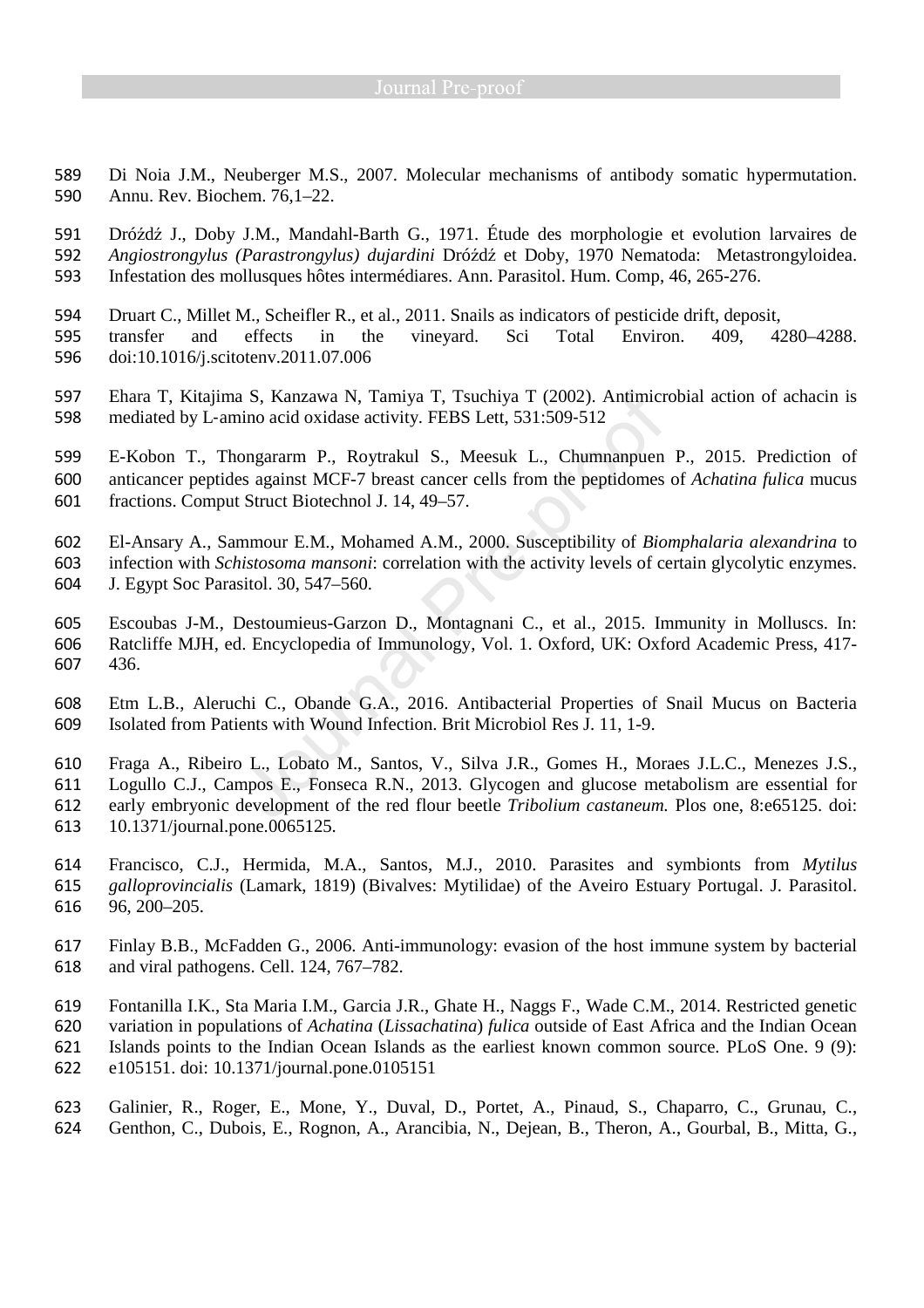2017. A multistrain approach to studying the mechanisms underlying compatibility in the interaction between *Biomphalaria glabrata* and *Schistosoma mansoni*. PLoS Negl. Trop. Dis. http://dx.doi.org/10.1371/journal.pntd.0005398.

- Ghosh J., Lun C.M., Majeske A.J., Sacchi S., Schrankel C.S., Smith L.C., 2011. Invertebrate immune diversity. Dev Comp Immunol. 35, 959-74. doi: 10.1016/j.dci.2010.12.009.
- Graeff-Teixeira C., 2007. Expansion of *Achatina fulica* in Brazil and potential increase risk for angiostrongyliasis. Trans. Royal Soc.Trop. Med. Hyg. 101, 743-744.
- Graeff-Teixeira C., Silva A.C., Yoshimura K., 2009. Update on eosinophilic eningoencephalitis and its clinical relevance. Clin. Microbiol. Rev. 22, 322-348.
- Gomot-de Vaufleury A., Bispo A., 2000. Methods for Toxicity Assessment of Contaminated Soil by Oral or Dermal Uptake in Land Snails. 1. Sublethal Effects on Growth. Environ. Sci Technol 34:1865– 1870. doi: 10.1021/es9907212.
- Grewal P.S., Grewal S.K., Tan L., Adams B.J., 2003. Parasitism of molluscs by nematodes: types of
- associations and evolutionary trends. J. Nematol. 35,146–156.
- Gorbushin A.M., Borisova E.A., 2015. Lectin-like molecules in transcriptome of *Littorina littorea* hemocytes. Dev Comp Immunol. 48, 210-20. doi: 10.1016/j.dci.2014.10.007.
- Gorbushin A.M., 2019. Derivatives of the lectin complement pathway in Lophotrochozoa. Dev Comp Immunol. 94, 35-58. doi: 10.1016/j.dci.2019.01.010.
- Gourbal, B., Therón, A., Grunau C., Durval D., Mitta, G., 2015. Polymorphic Mucin-Like Protein in *Schistosoma mansoni*, a Variabale Antigen and a Key Component of the Compatibility Between the Schistosome and Its Snail Host. Res. Prob, Cell Differenc. 57, DOI 10,1007/978-3-319-20819-0\_4
- GuoY., ZhangY., Liu Q., Huang Y., Mao G., Yue Z., Abe Z.M., Li J., Wu Z., Li S., Zhou X., Hu W., Xiao N., 2019. A chromosomal-level genome assembly for the giant African snail *Achatina fulica*. GigaScience, 8, 1–8. doi: 10.1093/gigascience/giz124
- Gutiérrez Gregoric, D.E., Núnez, V., Vogler, R., Rumi, A. 2011. Invasion of the Argentinean Paranense rainforest by the giant African snail *Achatina fulica*. Amer. Malac. Bull. 29,135-137.
- Hallman G.J., 2011. Phytosanitary Applications of Irradiation. Comprehen. Revi. Food Sci Food Safety. 10, 143–151. doi: 10.1111/j.1541-4337.2010.00144.x
- Hallman G.J., 2016. Phytosanitary irradiation of the invasive herbivorous terrestrial snail *Cornu aspersum* (Stylommatophora: Helicidae). Florida Entomol. 99, 156–158.
- Hanington P.C., Forys M.A., Dragoo J.W., Zhang S.M., Adema C.M., Loker E.S., 2010. Role for a
- somatically diversified lectin in resistance of an invertebrate to parasite infection. Proc Natl Acad Sci
- USA. 107, 21087-92. doi:10.1073/pnas.1011242107.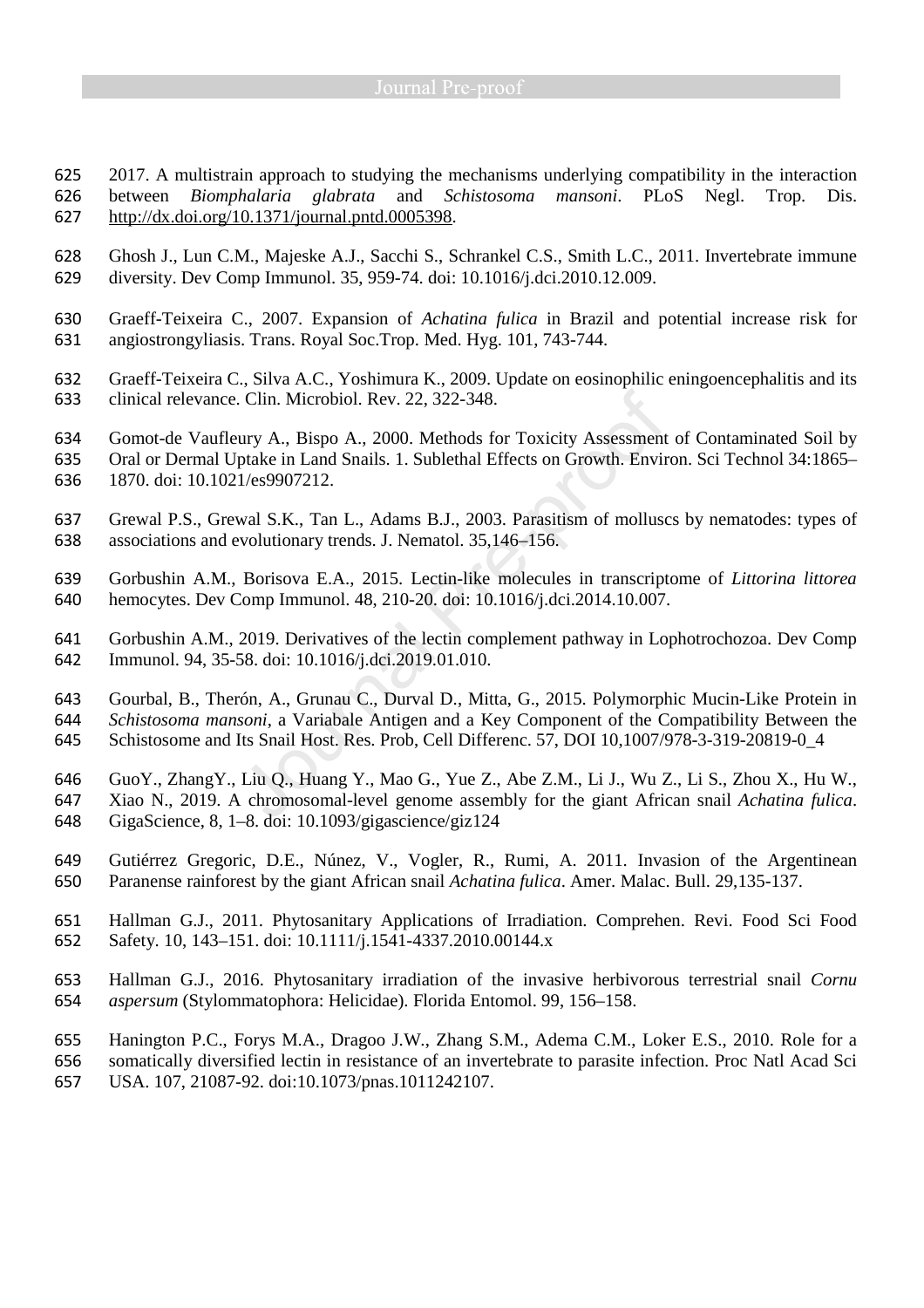He Z.P., Dai X.B., Zhang S., Zhi T.T., Lun Z.R., Wu Z.D., Yang T.B., 2016. Complete mitochondrial genome of the giant African snail, *Achatina fulica* (Mollusca: Achatinidae): a novel location of putative control regions (CR) in the mitogenome within Pulmonate species. Mitochondrial DNA A DNA Mapp Seq Anal. 27, 1084-5.doi: 10.3109/19401736.2014.930833.

Hoxha T., Crookes S., MacIsaac I., Chang X., Johansson M., Dick J.T.A., Nicolai A., MacIsaac H.J., 2019. Comparative feeding behaviour of native and introduced terrestrial snails tracks their ecological impacts. NeoBiota 47, 81–94. https://doi.org/10.3897/neobiota.47.35000

- Hughes A.L., 2010. Origin and diversification of the L-amino oxidase family in innate immune defenses of animals. Bio Med Pub Immunog. doi:10.1007/s00251-010-0482-8
- Janeway Jr., C.A., 1994. The role of microbial pattern recognition in self: non-self-discrimination in innate and adaptative immunity. In: Hoffmann, J.A., Janeway Jr., C.A., Natori, S. (Eds.), Phylogenetic Perspectives in Immunity: The Insect Host Defense, pp. 116–122.
- Jansch S., Frampton G.K., Römbke J., et al., 2006. Effects of pesticides on soil invertebrates in model ecosystem and field studies: a review and comparison with laboratory toxicity data.
- Joosse, J. The hormone molluscs, p. 89-140. In: Janfer, H; Dwner, R.G.H. (eds). Vertebrate Endocrinology, v.2. Academic Press, New York, 452p. 1988.
- Joosse J., van Elk, R., 1986. *Trichobilharzia ocellata*: physiological characterization of giant growth, glycogen deposit and absence of reproductive activity in the intermediate snail host, *Lymnaea stagnalis*. Exp. Parasitol. 62, 1-13. doi:10.1016/0014-4894(86)90002-0.
- Kamiya H., Muramoto K., Yamasaki M., 1986. Aplysianin-A, an antibacterial and antineoplasmic glycoprotein in the albumen gland of a sea hare, *Aplysia kurodai*. Experientia. 42, 1065-1067.
- Karuthapandi M., 2010. Studies on the Hemocytes of *Achatina fulica.* Ind. J. Multi. Res. 6, 207 214.
- Kawasaki, M., Delamare-Deboutteville, J., Dang, C., Barnes, A.C., 2013. Hemiuroid trematode sporocysts are undetected by hemocytes of their intermediate host, the ark cockle *Anadara trapezia*: potential role of surface carbohydrates in successful parasitism. Fish. Shellfish Immunol. 35, 1937– 1947.
- Kim, J.R., Hayes, K.A. Yeung, N.W., Cowie, R.H. 2014. Diverse gastropod hosts of *Angiostrongylus cantonensis*, the rat lungworm, globally and with a focus on the Hawaiian Islands. PLoS ONE 9, e94969.
- Knobler S., Mahmoud A.A.F., Lemon S.M., et al., 2006. The impact of globalization on infectious disease emergence and control: exploring the consequences and opportunities: workshop summary. National Academies Press, Washington, DC Lavine MD, Strand MR (2002) Insect hemocytes and
- their role in immunity. Insect Biochem Mol Biol, 32, 1295–1309.
- Kubota Y., Watanabe Y., Otsuka H., Tamiya T., Tsuchiya T., Matsumoto J.J., 1985. Purification and characterization of an antibacterial factor from snail mucus. Comp Biochem Physiol C. 82, 345-8.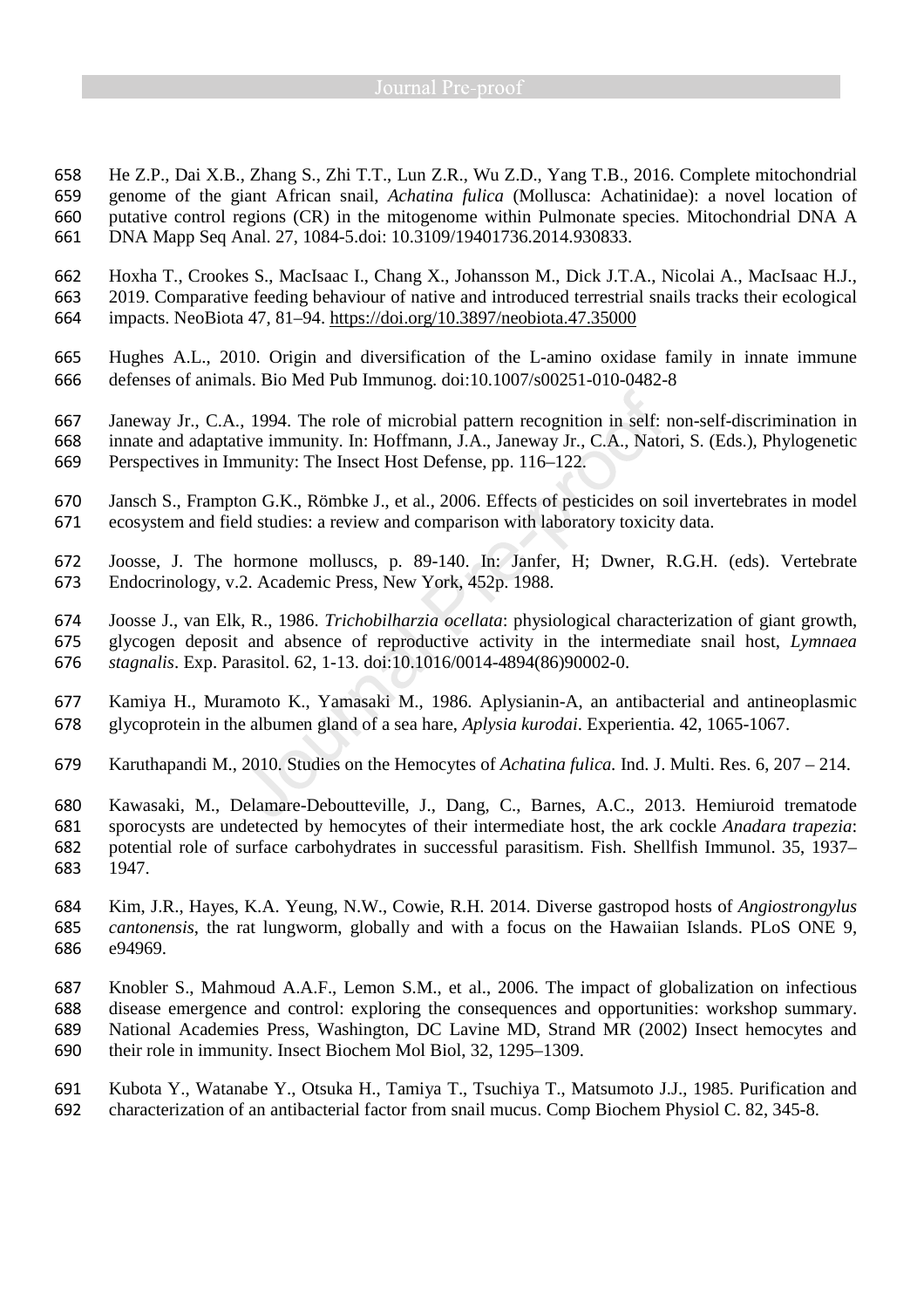Lacchini A.H., Davies A.J., Mackintosh D., Walker A.J., 2006. Beta-1, 3-glucan modulates PKC signalling in *Lymnaea stagnalis* defence cells: a role for PKC in H2O2 production and downstream ERK activation. J Exp Biol. 209, 4829-40.

Lange M.K., Penagos-Tabares F., Muñoz-Caro T., Gärtner U., Mejer H., Schaper R., Hermosilla C., Taubert A., 2017. Gastropod-derived haemocyte extracellular traps entrap metastrongyloid larval stages of *Angiostrongylus vasorum*, *Aelurostrongylus abstrusus* and *Troglostrongylus brevior*. Parasit Vectors. 10(1): 50.doi: 10.1186/s13071-016-1961-z.

Larson M.K., Bender R.C., Bayne C. J., 2014. Resistance of *Biomphalaria glabrata* 13-16-R1 snails to Schistosoma mansoni PR1 is a function of haemocyte abundance and constitutive levels of specific transcripts in haemocytes. Inter J Parasitol, 44, 343-353.

Laruelle, F., Molloy, D.P., Roitman, V.A., 2002. Histological analysis of trematodes in *Dreissena polymorpha*: their location, pathogenicity, and distinguishing morphological characteristics. J. Parasitol. 88, 856–863.

Le Clec'h W., Anderson T.J., Chevalier F.D., 2016. Characterization of hemolymph phenoloxidase

activity in two *Biomphalaria* snail species and impact of *Schistosoma mansoni* infection. Parasit Vectors. 22, 9:32. doi:10.1186/s13071-016-1319-6.

Lie K.J., 1982. Swellengrebel lecture: Survival of *Schistosoma mansoni* and other trematode larvae in the snail *Biomphalaria glabrata*. A discussion of the interference theory. Trop Geogr Med. 34, 111-22.

Lima, M. G., Tunholi-Alves, V.M., Bonfim, T. C. S., Gaudêncio, F. N., et al., 2017. Effects of experimental *Angiostrongylus cantonensis* infection on the reproductive biology of *Biomphalaria straminea* and *Biomphalaria tenagophila*. J Invert Pathol.149, 106-113.

Lima M., Tunholi-Alves V.M., Gaudêncio F., Martins F., Castro N., Thiengo S.C., Garcia, J.,

Maldonado A., Pinheiro J., 2016. The influence of *Angiostrongylus cantonensis* (Nematoda,

Metastrongylidae) infection on the aerobic metabolism of *Biomphalaria straminea* and *Biomphalaria* 

*tenagophila* (Mollusca, Gastropoda). J. Invert. Pathol. 171, 1-9.

Lindo, J. F. Waugh, C., Hall, J. et al., 2002. Enzootic *Angiostrongylus cantonensis* in rats and snails after an outbreak of human eosinophilicmeningitis, Jam Emer Infec Dis. 8, 324-326.

Livingstone, D.R., de Zwaan, A., 1983. Carbohydrate Metablismo of Gastropods, p. 177-242. In: Hochachka, P.W. (Ed). The Mollusca Metabolic Biochemistry and Molecular Biomechanics, v. 1. Academic Press, New York, 510p.

Loker E.S., Adema C.M., Zhang S.M., Kepler T.B., 2004. Invertebrate immune systems—not homogeneous, not simple, not well understood. Immunol Rev. 198, 10-24.

Loker, E.S., 2010. Gastropod immunobiology. Adv. Exp. Med. Biol. 708, 17–43. de Lorgeril, J.,

Zenagui, R., Rosa, R.D., Piquemal, D., Bachere, E., 2011. Whole transcriptome profiling of successful

immune response to Vibrio infections in the oyster Crassostrea gigas by digital gene expression

analysis. PLoS One 6, e23142.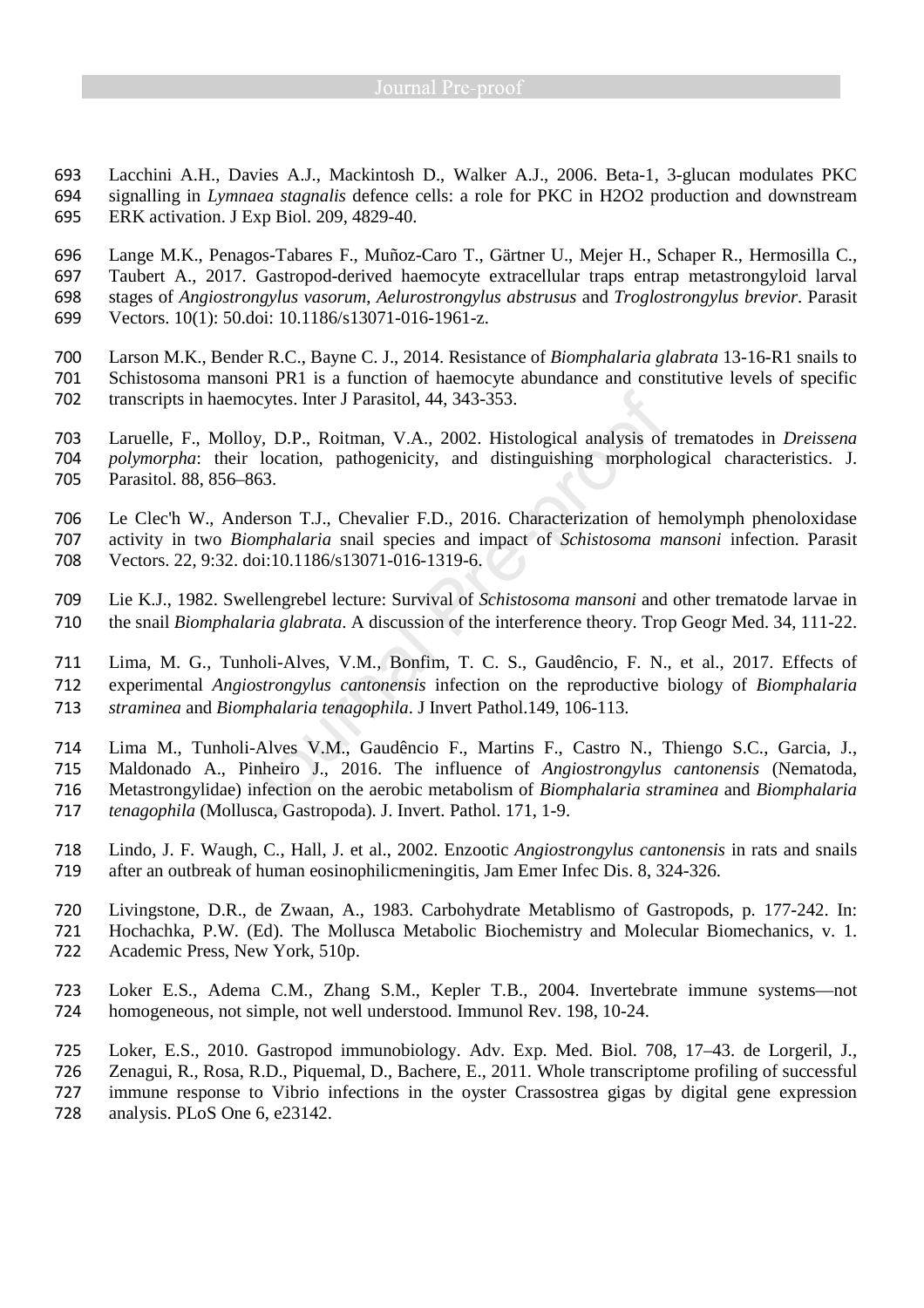Loker E.S., Bayne C.J., 2018. Molluscan Immunobiology: Challenges in the Anthropocene Epoch. In: Cooper E. (eds) Advances in Comparative Immunology. Springer, Cham.

Lowe S., Browne M., Boudjelas S., De Poorter M., 2004. 100 of the World's Worst Invasive Alien Species A selection from the Global Invasive Species Database. The Invasive Species Specialist Group (ISSG) a specialist group of the Species Survival Commission (SSC) of the World Conservation Union (IUCN).

- Lv S., Zhang Y., Steinmann P. et al. 2011. The emergence of angiostrongyliasis in the People's Republic of China: the interplay between invasive snails, climate change and transmission dynamics. Freshwater Biol. 56,717–734.
- Mahilini, H.M., Rajendran, A., 2008. Categorization of hemocytes of three gastropod species Trachea vittata (Muller), Pila globosa (Swainson) and Indoplanorbis exustus (Dehays). J. Invertebr. Pathol. 97, 20–26.
- Maldonado, A.; Simões, R.O.; OLiveira, A.P.; Mota, E.M.; Fernadez, M.A.; Pereira, Z.M.; Monteiro,
- S.S.; Torres, E.J.; Thiengo, S.C., 2010. First report of *Angiostrongylus cantonensis* (Nematoda: Metrastrongylidae) in *Achatina fulica* (Mollusca: Gastropoda) from Southeast and South Brazil. Mem
- Inst Oswaldo Cruz. 105, p. 1-4.
- Malek E.A., Cheng, T.C., 1974. *Medical and economic malacology.* New York. Ed. Academic Press, 382p.
- Mandal C., Biswas M., Nagpurkar A., Mookerjea S., 1991. Isolation of a phosphoryl choline-binding protein from the hemolymph of the snail, *Achatina fulica*. Dev Comp Immunol. Fall. 15, 227-39.
- Martins F.G., Lima M.G., Nora R.C., et al., 2018. *Bulimulus tenuissimus* (mollusca) as a new potential host of *Angiostrogylus cantonensis* (nematoda), a histological and metabolic study. J. Invert Pathol. 154, 165.
- Martínez- Escarbassiere, R., Martínez, E. 1997. Nota acerca de la *Achatina* (*Lissachatina*) *fulica*  (Bowdich,1822) peligroso caracol africano (Pulmonata- Achatinidae) introduzido en Venezuela. Acta Biol. Venezuélica. 17, 37-40.
- Massa D.R., Chejlava M.J., Fried B., Sherma J., 2007. High performance column liquid chromatographic analysis of selected carboxylic acids in *Biomphalaria glabrata* patently infected with *Schistosoma mansoni*. Parasitol. Res. 101, 925–928. doi: 10.1007/s00436-007-0563-2.
- Mead A., 1961. Helicid land mollusks introduced into North America. The Biologist. 104–111
- Mitta G., Gourbal B., Grunau C., et al., 2017. The Compatibility Between *Biomphalaria glabrata*  snails and *Schistosoma mansoni*. Advances Parasitol. 96, 111–145.
- Mitra D., Sarkar M., 1988. A galactose specific agglutinin from the hemolymph of the snail *Achatina fulica*: purification and characterization. Dev Comp Immunol. 12, 33-42.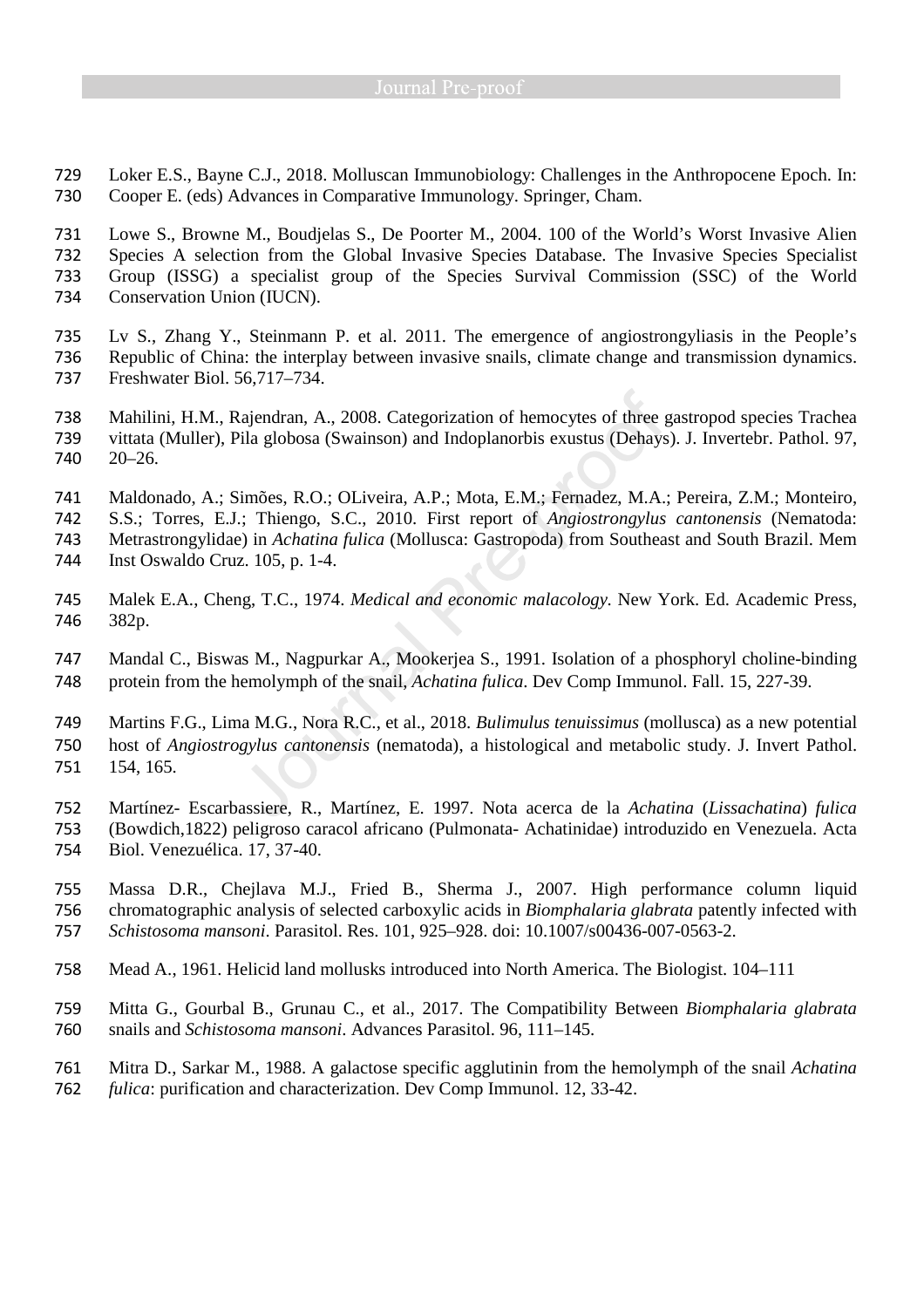Mitra D., Sarkar M., Allen A.K., 1988. Purification and characterization of an agglutinin from mucus of the snail *Achatina fulica*. Biochimie.70, 1821-9.

Mladineo, I., Petric, M., Hrabar, J., Bocina, I., Peharda, M., 2012. Reaction of the mussel *Mytilus galloprovincialis* (Bivalvia) to *Eugymnanthea inquilina* (Cnidaria) and *Urastoma cyprinae*  (Turbellaria) concurrent infestation. J. Invertebr. Pathol. 110, 118–125.

- Morassutti A.L., Thiengo S.C., Fernandez M. et al. 2014. Eosinophilic meningitis caused by *Angiostrongylus cantonensis*: an emergent disease in Brazil. Mem Inst Oswaldo Cruz. 109, 399-407.
- Morera, P., 1973. Life history and redescription of *Angiostrongylus costaricensis* Morera and Céspedes, 1971, Am J Trop Med Hyg. 22, 613-21.
- Mukherjee, K., Korithoski, B., Kolaczkowski, B., 2014. Ancient origins of vertebrate-specific innate antiviral immunity. Mol. Biol. Evol. 31, 140–153.
- Müller V., de Boer R.J., Bonhoeffer S., Szathmáry E., 2017. An evolutionary perspective on the systems of adaptive immunity. Biol Rev Camb Philos Soc. 93, 505-528. doi: 10.1111/brv.12355.
- Murthy M., Ram J. L., 2015. Invertebrates as model organisms for research on aging biology. Invert. Reprod. Develop. 59, No. S1, 1–4, http://dx.doi.org/10.1080/07924259.2014.970002
- Netea MG, Quintin J, van der Meer JW (2011) Trained immunity: a memory for innate host defense. Cell Host Microbe 9: 355–361. doi: 10.1016/j.chom.2011.04.006 PMID: 21575907
- Obara K., Otsuka-Fuchino H., Sattayasai N., Nonomura Y., Tsuchiya T., Tamiya T., 1992. Molecular cloning of the antibacterial protein of the giant African snail, *Achatina fulica* Férussac. Eur J Biochem. 209, 1-6.
- Ogawa M., Nakamura S., Atsuchi T., Tamiya T., Tsuchiya T., Nakai S., 1999. Macromolecular antimicrobial glycoprotein, achacin, expressed in a methylotrophic yeast *Pichia pastoris*. FEBS Lett. 448, 41-4.
- Oliveira J.L., Santos S.B., 2018. Distribution of cysts of *Strongyluris* sp. (Nematoda) in the palial system of *Achatina fulica* Bowdich, 1822 from Vila Dois Rios and Vila do Abraão, Ilha Grande, Angra dos Reis, Rio de Janeiro. Braz. J. Bio. 79, 38–44. doi: 10.1590/1519-6984.173449 Paraguay Biodiversidad. 2010. Gastropoda. Available at: http://www.pybio.org/201/gastropoda.
- Otsuka‐Fuchino H., Watanabe Y., Hirakawa C., Tamiya T., Matsumoto J.J., Tsuchiya T., 1992. Bactericidal action of a glycoprotein from the body surface mucus of giant African snail. Comp Biochem. Physiol. 101C, 607‐613.
- Otsuka‐Fuchino H., Watanabe Y., Hirakawa C., Takeda J., Tamiya T., Matsumoto J.J., Tsuchiya T., 1993. Morphological aspects of achacin‐treated bacteria Comp. Biochem. Physiol. 104C, 37‐42.
- Peiser, L., Mukhopadhyay, S., Gordon, S., 2002. Scavenger receptors in innate immunity. Curr. Opin. Immunol. 14, 123–128.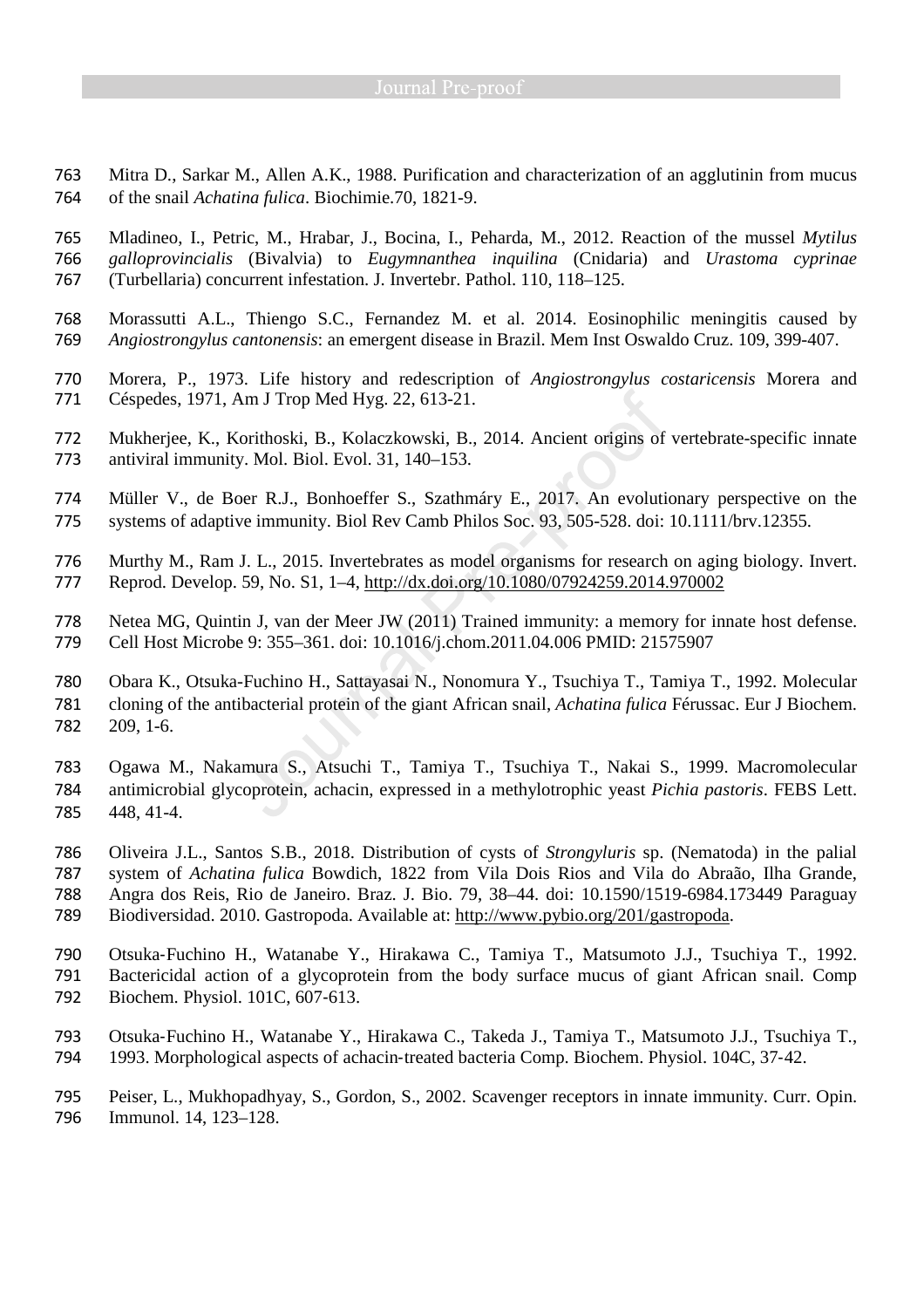Penagos-Tabares F., Lange M.K., Seipp A., Gärtner U., Mejer H., Taubert A., 2018. Hermosilla C. Novel approach to study gastropod-mediated innate immune reactions against metastrongyloid parasites. Parasitol Res. 117, 1211-1224. doi:10.1007/s00436-018-5803-0.

Perrin C., Lepesant J.M., Roger E., Duval D., Fneich S., Thuillier V., Alliene J.F., Mitta G., Grunau C., Cosseau C., 2013. *Schistosoma mansoni* mucin gene (SmPoMuc) expression: epigenetic control to shape adaptation to a new host. PLoS Pathog. 9(8): e1003571. doi: 10.1371/journal.ppat.1003571.

Pinheiro J., Amato S.B., 1994. *Eurytrema coelomaticum*: influence of the infection on the reproduction and nucleic acids contents in the albumen gland and ovotestis of *Bradybaena similaris*. Mem. Inst. Oswaldo Cruz. 90, 635–638. doi: 10.1590/S0074-02761995000500019

Pinheiro J., Amato S.B., 1994. *Eurytrema coelomaticum* (Digenea, Dicroceliidae): the effect of infection on carbohydrate contents of its intermediate snail host, *Bradybaena similaris* (Gastropoda, Xanthnychidae). Mem. Inst. Oswaldo Cruz. 89,407-410. http://dx.doi.org/10.1590/S0074- 02761994000300020.

Pinheiro J., Maldonado A., Lanfredi R.M., 2009. Physiological changes in *Lymnaea columella* (Say, 1818) (Mollusca, Gastropoda) in response to *Echinostoma paraensei* Lie and Basch, 1967 (Trematoda,

Echinostomatidae) infection. Parasitol. Res. 106, 55–59. doi: 10.1007/s00436-009- 1630-7

Pinaud, S., Portela, J., Durval, D., Nowacki, F.C., Olive, M.A., Allienne, J.F., Galinier, R., Dheilly, N.M., Kieffer-Jaquinod, S., Mitta, G., Theron, A., Gourbal, B. (2016). A shift from cellular to humoral response contributes to innate immune memory in vector snail *Biomphalaria glabrata*. PLoS Pathog. 12, e1005361.

Poirier, A.C., Schmitt, P., Rosa, R.D., Vanhove, A.S., Kieffer-Jaquinod, S., Rubio, T.P., Charriere, G.M., Destoumieux-Garzon, D., 2014. Antimicrobial histones and DNA traps in invertebrate immunity: evidences in *Crassostrea gigas*. J. Biol. Chem. 289, 24821–24831.

Prociv P., Spratt D.M., Carlisle M.S. 2000. Neuro-angiostrongyliasis: unresolved issues. Int J Parasitol. 30,1295–1303.

Queiroga, F.R., Marques-Santos, L.F., Hegaret, H., Soudant, P., Farias, N.D., Schlindwein, A.D., Mirella Da Silva, P., 2013. Immunological responses of the mangrove oysters *Crassostrea gasar*  naturally infected by Perkinsus sp. in the Mamanguape Estuary, Paraiba state (Northeastern, Brazil). Fish Shellfish Immunol. 35, 319–327.

Raccurt C.P., Blaise J., Durette-Desset M.C. 2003. Présence d'*Angiostrongylus cantonensis* en Haïti. Trop Med Int Health. 8, 423-426.

Rae, R., 2017. The gastropod shell has been co-opted to kill parasitic nematodes. Sci Rep **7,** 4745 doi:10.1038/s41598-017-04695-5.

Raut S.K., Barker G.M., 2002. *Achatina fulica* Bowdich and other Achatinidae as pests in tropical agriculture, in: Barker GM (Ed) Molluscs as crop pests. CABI, Wallingford, 55–114 pp.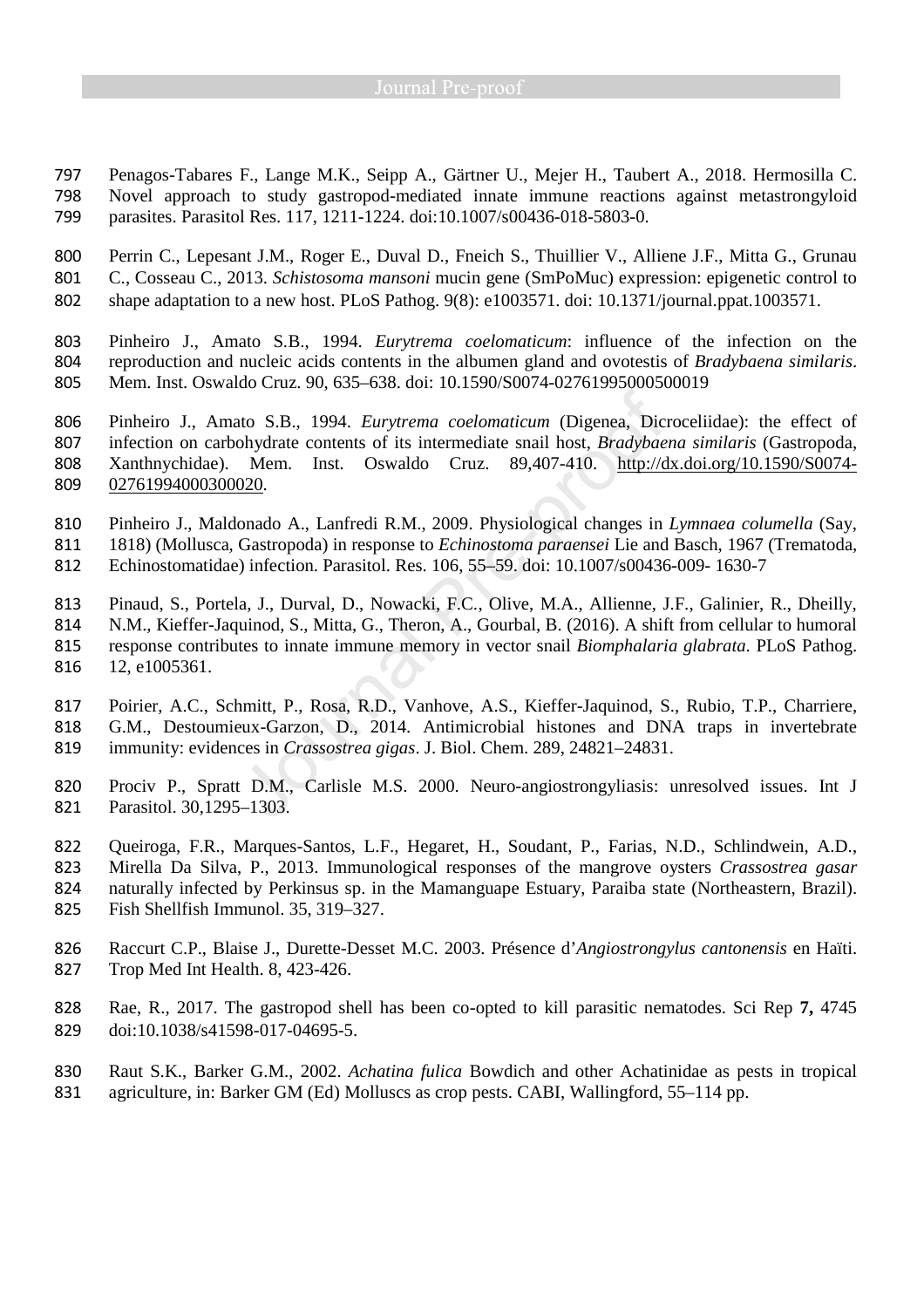Ray, M., Bhunia, A.S., Bhunia, N.S., Ray, S., 2013. Density shift, morphological damage, lysosomal fragility and apoptosis of hemocytes of Indian molluscs exposed to pyrethroid pesticides. Fish Shellfish Immunol. 35, 499–512.

Rekha S.R., Munsi M., Neelavara A.A., 2015. Effect of Climate Change on Invasion Risk of Giant African Snail (*Achatina fulica* Férussac, 1821: Achatinidae) in India. PLOS ONE 10: e0143724. doi: 10.1371/journal.pone.0143724

- Richards C.S., Merritt J.W. 1967. Studies on *Angiostrongylus cantonensis* in molluscan intermediate hosts. J. Parasitol. 53, 382-388.
- Richardson D. M., Pyšek P., Rejmánek M., Barbour M. G., Panetta D. F., West C. J., 2000.Naturalization and invasion of alien plants: concepts and definitions. Divers. Distrib*.* 6, 93–107. doi:10.1046/j.1472-4642.2000.00083.x
- Richardson D. M., Pysek P., 2006. Plant invasions: merging the concepts of species invasiveness and community invasibility. Prog. Phys. Geogr*.*30, 409–431. doi:10.1191/0309133306pp490
- Robinson D.G., 1999. Alien invasions: the effects of the global economy on non-marine gastropod introductions into the United States. Malacologia. 41,413–438.
- Roda A., Nachman G., Weihman S., et al., 2016. Reproductive Ecology of the Giant African Snail in South Florida: Implications for Eradication Programs. PLOS ONE 11: e0165408. doi: 10.1371/journal.pone.0165408
- Ruiz G.M., Carlton J.T., 2003. Invasive species: vectors and management strategies. (Eds) Island Press, Washington, DC.
- Saadi A.J., Wade C.M., 2019.Resolving the basal divisions in the stylommatophoran land snails and slugs with special emphasis on the position of the Scolodontidae. Mol Phylog Evol. 139pp. 106529dx.doi.org/10.1016/j.ympev.2019.106529
- Sarkar M., Bachhawat B.K., Mandal C., 1984. A new cold agglutinin from *Achatina fulica* snails. Arch Biochem Biophys. 233, 286-9.
- Salawu M.O., Oloyede O.B., Oladiji A.T., Muhammad N.O., Yakubu M.T., 2011. Effect of *Escherichia coli* endotoxin on *Archachatina marginata* hemolymph coagulation system. Pharm Biol. 49, 1029-33. doi: 10.3109/13880209.2011.560952.
- Sarrias, M.R., Gronlund, J., Padilla, O., Madsen, J., Holmskov, U., Lozano, F., 2004. The scavenger receptor cysteine-rich (SRCR) domain: an ancient and highly conserved protein module of the innate immune system. Crit. Rev. Immunol. 24, 1–37.
- Schmitt, P., Duperthuy, M., Montagnani, C., Bachere, E., Destoumieux-Garzon, D., 2011. Immune responses in the Pacific oyster Crassostrea gigas. An overview with focus on summer mortalities. In: 865 OIN, J. (Ed.), Oysters: Physiology, Ecological Distribution and Mortality. Nova Publishers. Schuster
- R., Neumann B., 1988. Seasonal occurrence of Dicrocoelium dendriticum in intermediate hosts.
- Angew. Parasitol. 29, 31–36.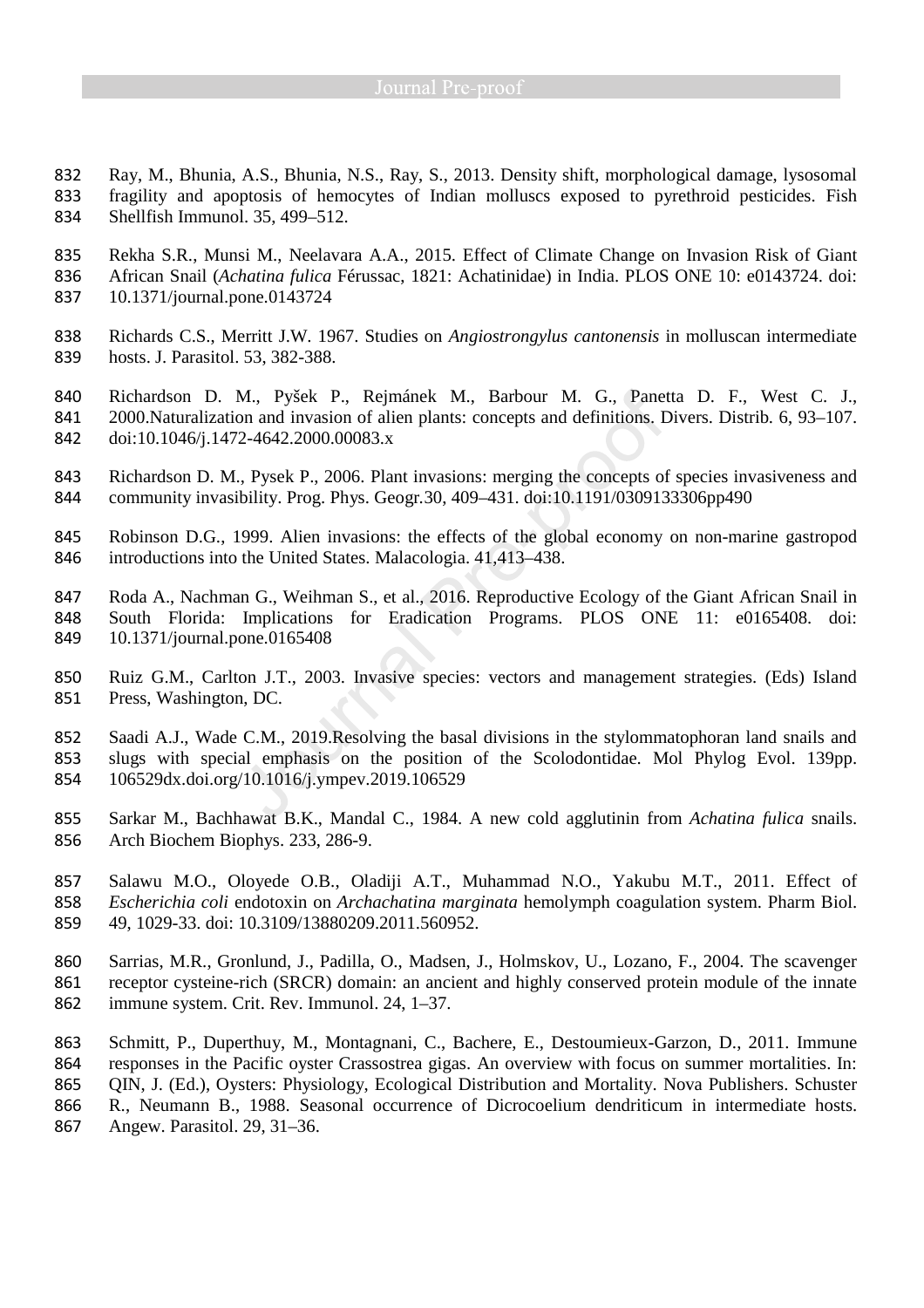- Sen G., Mandal C., Chowdhury M., 1992. Albumen gland of the snail *Achatina fulica* is the site for synthesis of AchatininH, a sialic acid binding lectin. Mol Cell Biochem. 18, 133-8.
- Shih H.H., Chen S.N., 1982. Glycolytic enzymes in juvenile and adult *Angiostrongylus cantonensis*. South. Asian J. Trop. Med. Public Health. 13, 114–119.
- Schultz J.H., Adema C.M., 2017. Comparative immunogenomics of molluscs. Dev Comp Immunol. 75:3-15. doi: 10.1016/j.dci.2017.03.013.
- Schultz J.H., Bu L., Adema C.M., 2018. Comparative immunological study of the snail *Physella acuta*
- (Hygrophila, Pulmonata) reveals shared and unique aspects of gastropod immunobiology. Mol Immunol. 101, 108-119.
- Sirrad, J.C., Vignal, C., Dessein, R., Chamaillard, M., 2007. Nod-like receptors: cytosolic watchdogs for immunity against pathogens. PLoS Pathog. 3, e152.
- 879 Soen Y., 2014. Environmental disruption of host–microbe co-adaptation as a potential driving force in evolution. Frontiers in Genetics, 5, 168. DOI=10.3389/fgene.2014.00168
- Spratt D.M., 2015. Species of *Angiostrongylus* (Nematoda: Metastrongyloidea) in wildlife: A review. Int J Parasitol Parasites Wildl. 4, 178 – 89. doi: 10.1016/j.ijppaw.2015.02.006
- Suwannapan W., Chumnanpuen P., E-Kobon T., 2018. Amplification and bioinformatics analysis of conserved FAD-binding region of L-amino acid oxidase (*LAAO*) genes in gastropods compared to other organisms. Comput Struct Biotechnol J. 16, 98–107.
- Takamatsu N., Shiba T., Muramoto K., Kamiya H., 1995. Molecular cloning of the defense factor in the albumen gland of the sea hare *Aplysia kurodai*. FEBS Lett. 377, 373-376.
- Teles H.M.S., Fontes L.R. 2002. Implicacões da introdução e dispersão de *Achatina fulica* Bowdich, 1822 no Brasil. Boletim Inst Adolfo Lutz. 12, 3–5.
- Thiengo S.C., Faraco F.A., Salgado N.C. et al.2007. Rapid spread of an invasive snail in South America: the giant African snail, *Achatina fulica,* in Brasil. Biol. Invasions. 9, 693-702.
- Thiengo S.C., Maldonado A., Mota E.M. et al. 2010. The giant African snail *Achatina fulica* as natural intermediate host of *Angiostrongylus cantonensis* in Pernambuco, northeast Brazil. Acta Trop. 115, 194-199.
- Thiengo S.C., Fernandez M.A., 2013. Gastrópodes neotropicais continentais de importância médica.
- In: Dinâmica das Doenças Infecciosas e Parasitárias (JR Coura, Org.), 2ª ed., Rio de Janeiro, Guanabara Koogan: 131-140.
- Thiengo, S.C., Fernandez, M.A., 2016. Moluscos como Hospedeiros intermediários de *Angiostrongylus cantonensis* en Brasil. In *Angiostrongylus cantonensis*: Emergencia en America*.*  Robles, LM and Dorta-Contreras, AJ Eds., Editorial Academia, Cuba, 280 pp.
- Tonegawa S., 1983. Somatic generation of antibody diversity. Nature, 2(5909),575–581.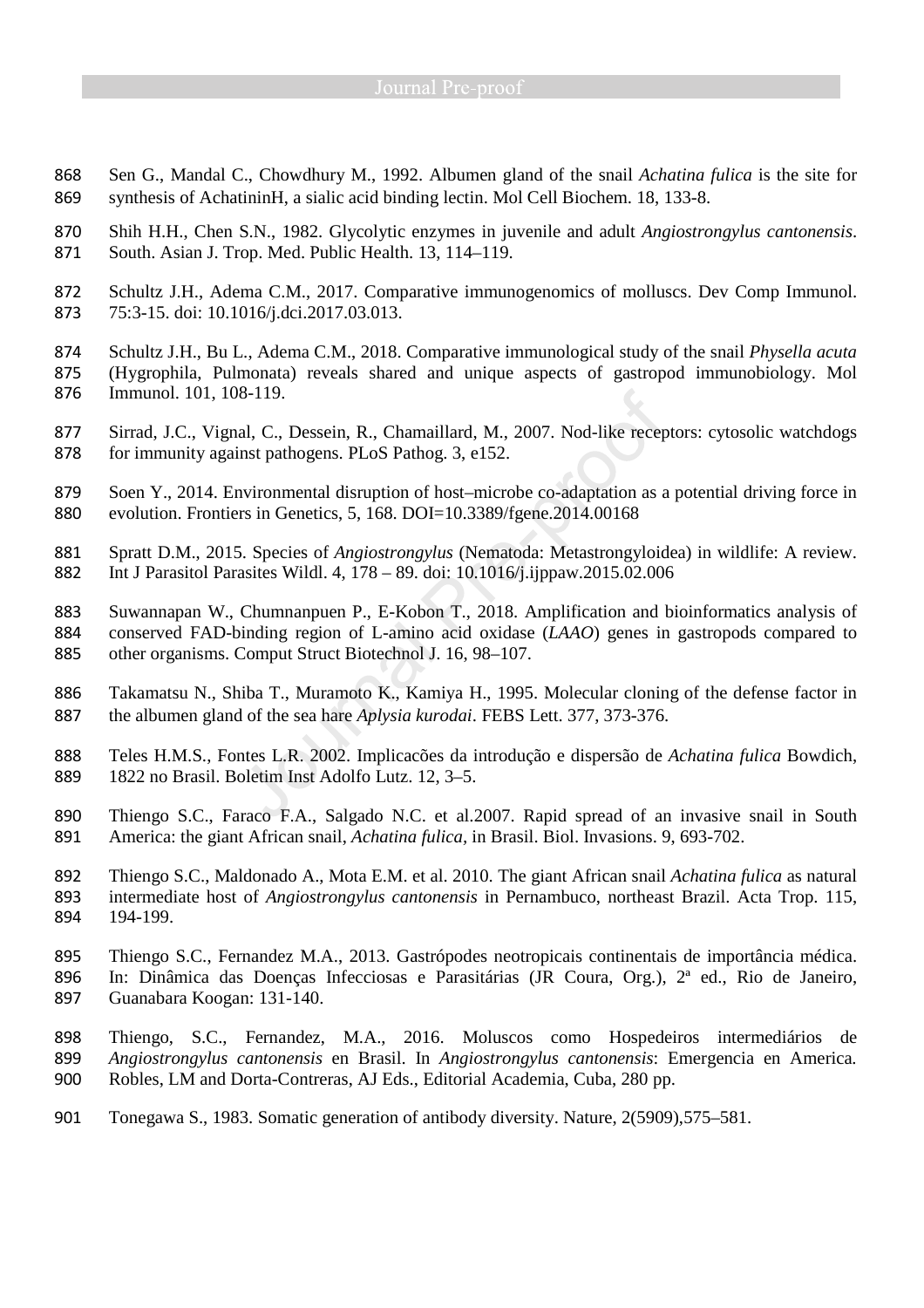Tunholi, V.M., Lustrino, D., Tunholi-Alves, V.M., Mello-Silva, C.C., Maldonado, A., Pinheiro, J., Rodrigues, M.L.A., 2011. Biochemical profile of *Biomphalaria glabrata* (Mollusca: Gastropoda) after infection by *Echinostoma paraensei* (Trematoda: Echinostomatidae). Parasitol. Res. 109, 885–891. http://dx.doi.org/10.1007/s00436-011-2330-7.

Tunholi V.M., Tunholi-Alves V.M., Lustrino D., Castro R.N., Garcia J., Maldonado A., Dos Santos M., Rodrigues M.L.A., Pinheiro J., 2013. Aerobic to anaerobic transition in *Biomphalaria glabrata*  (Say, 1818) infected with different miracidial doses of *Echinostoma paraensei* (Lie and Basch, 1967) by high-performance liquid chromatography. Exp. Parasito. 133, 403-410.

Tunholi-Alves V.M., Tunholi V.M., Castro R,N., Sant'ana L., Amaral L., Garcia J., Oliveira A.M., Maldonado A., Thiengo S.C., Pinheiro J., 2014. Activation of anaerobic metabolism in *Biomphalaria glabrata* (Mollusca:Gastropoda) experimentally infected by *Angiostrongylus cantonensis* (Nematoda, Metastrongylidae) by high-performance liquid chromatography.Parasitol. Inter. 63, 64-68.

- Tunholi-Alves V.M., Tunholi V.M., Gracia J., Mota E., Castro R., Pontes E., Pinheiro J., 2018. Unveiling the oxidative metabolism of *Achatina fulica* (Mollusca:Gastropoda) experimentally infected to *Angiostrongylus cantonensis* (Nematoda: Metastrongylidae). Parasitol. Research, 117, 1773-1781.
- Turner G.J., 1967. Snail transmission of species of *Phytophthora* with special reference to foot rot of piper nigrum. Trans. British Mycol. Soc, 50, 251–258. doi: 10.1016/S0007-1536(67)80035- 4

van der Knaap W.P., Sminia T., Schutte R., Boerrigter-Barendsen L.H., 1983. Cytophilic receptors for foreignness and some factors which influence phagocytosis by invertebrate leucocytes: in vitro phagocytosis by amoebocytes of the snail *Lymnaea stagnalis*. Immunol. 48, 377-83.

Vogler, R.E., Beltramino, A.A., Sede, M.M. et al., 2013. The giant African snail, *Achatina fulica*  (Gastropoda: Achatinidae): using bioclimatic models to identify South American áreas susceptible to invasion. Amer. Malac. Bull. 31, 39-50.

- Wade C., Mordan P., Naggs F., 2006. Evolutionary relationships among the Pulmonate land snails and slugs (Pulmonata, Stylommatophora). Biol J Linnean Society, 87, 593–610.
- Wallace G.D., Rosen, L., 1969a. Studies on eosinophilic meningitis: Experimental infection of rats and other homeothermic vertebrates with *Angiostrongylus cantonensis.* Am. J. Epidemiol.89, 331.
- Wallace G.D., Rosen L., 1969c. Experimental infection of Pacific island mollusks with *Angiostrongylus cantonensis*. Am J Trop Med Hyg 18, 13–19.
- Wang, L., Yang, J., Zhang, H., Huang, M., Kong, P., Zhou, Z., Song, L., 2012. A multi-CRD C-type
- lectin with broad recognition spectrum and cellular adhesion from *Argopecten irradians*. Dev. Comp.
- Immunol. 36, 591–601.

Wang J., Wang L., Yang C., Jiang Q., Zhang H., et al., 2013. The response of mRNA expression upon secondary challenge with Vibrio anguillarum suggests the involvement of C-lectins in the immune priming of scallop Chlamys farreri. Dev. Comp. Immunol. 40, 142–147. DOI: 10.1016/j.dci.2013.02.003 PMID: 23434464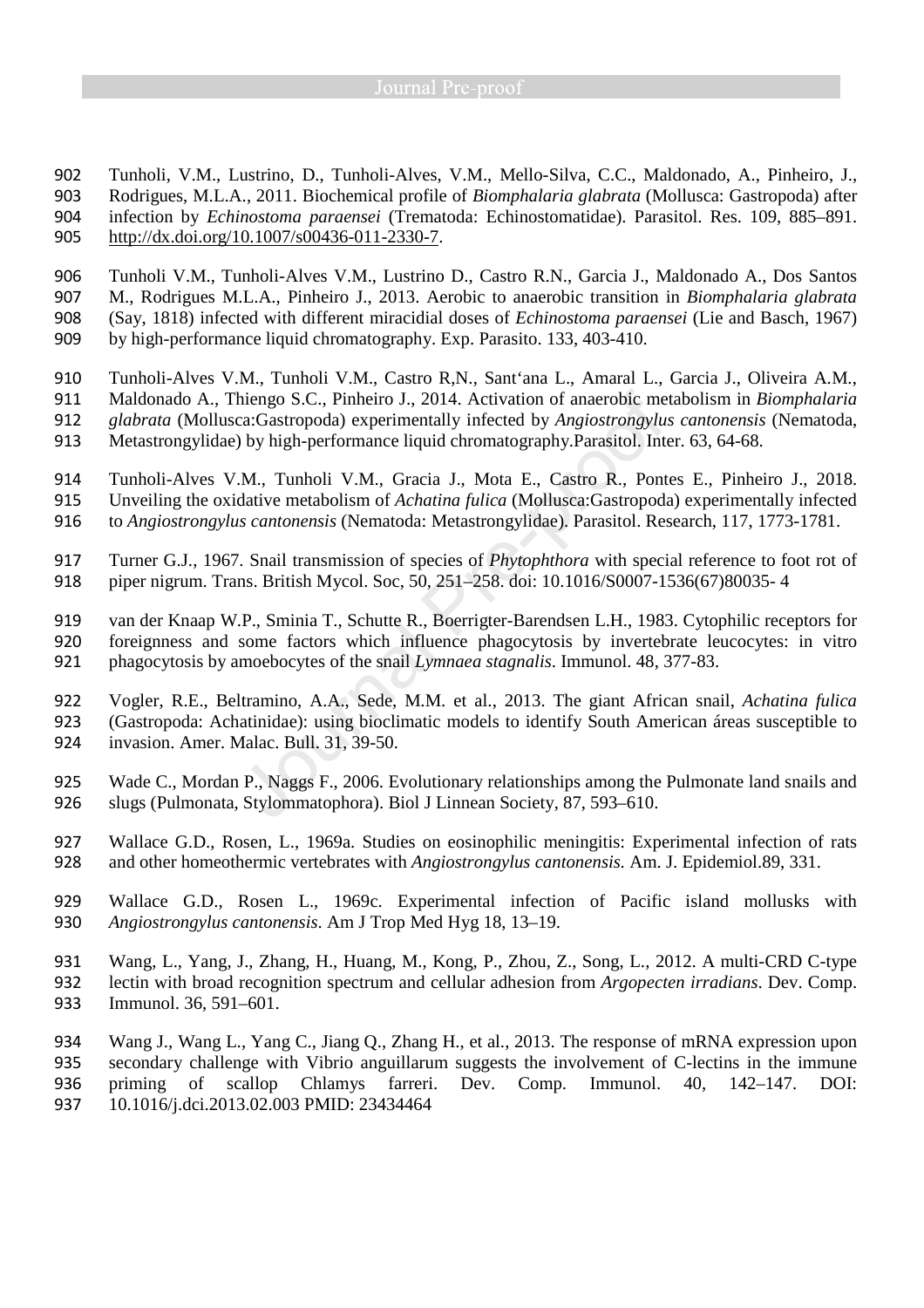- Williams A.J., Rae R., 2015. Susceptibility of the Giant African snail (*Achatina fulica*) exposed to the gastropod parasitic nematode *Phasmarhabditis hermaphrodita*. J. Invert. Pathol. 127, 122–126. doi: 10.1016/j.jip.2015.03.012
- Williams, A. and Rae, R., 2016. *Cepaea nemoralis* uses its shell as a defence mechanism to trap and kill parasitic nematodes. J. Mollus. Stud*.* 12, 1–2.
- Wootton, E.C., Dyrynda, E.A., Ratcliffe, N.A., 2006. Interaction between non-specific electrostatic forces and humoral factors in haemocyte attachment and encapsulation in the edible cockle, *Cerastoderma edule*. J. Exp. Biol. 209, 1326–1335.
- Yoneyama, M., Fujita, T., 2007. RIG-I family RNA helicases: cytoplasmic sensor for antiviral innate immunity. Cytokine Growth Factor Rev. 18, 545–551.
- Yoshino T.P., 1976. The ultrastucture of the circulating hemoymph cell of the marine snail *Cerithidea californica* (Gastropoda: Prosobranchia). J. Morph. 150, 485.
- Zanker K.S., 2010. Immunology of Invertebrates: Humoral. Encyclopedia of Life Sciences John Wiley and Sons, Ltd: Chichester.
- Zanol J., Fernandez M.A., Oliveira A.P.M., et al., 2010. O caramujo exótico invasor *Achatina fulica*  (Stylommatophora, Mollusca) no Estado do Rio de Janeiro (Brasil): situação atual. Biota. Neotro. 10, 447–451. doi: 10.1590/S1676-06032010000300038
- Zhang S.M., Adema C.M., Kepler T.B., Loker E.S., 2004. Diversification of Ig superfamily genes in an invertebrate. Science. 305, 251-4.
- Zhong J., Wang W., Yang X., Yan X., Liu R., 2013. A novel cysteine-rich antimicrobial peptide from the mucus of the snail of *Achatina fulica*. Peptides. 39:1–5.
-